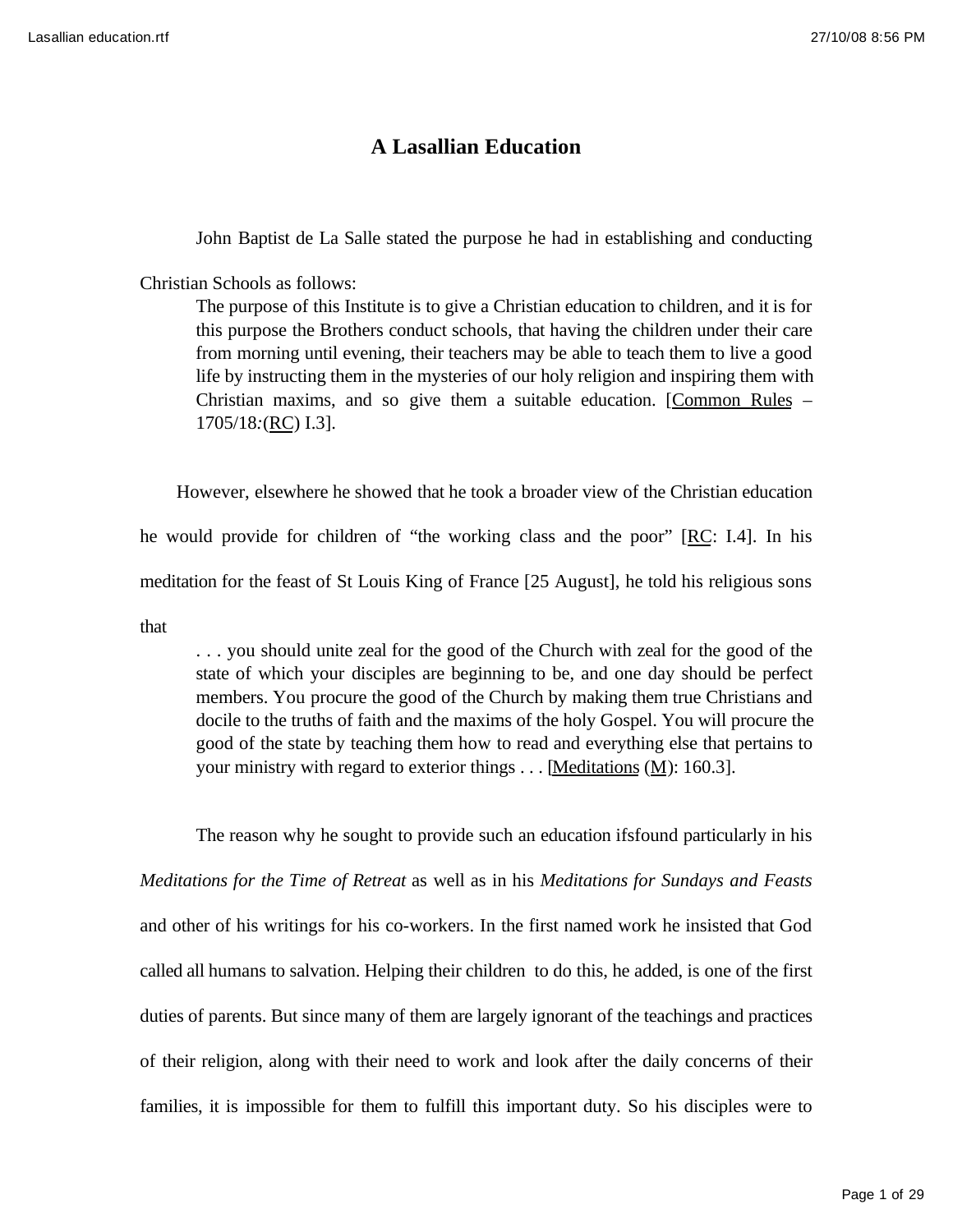Lasallian education.rtf 27/10/08 8:56 PM

become the teachers chosen and called by God to perform this task  $[M: 87.2; 99.1,2; 193.$ 1,2,3; RC*:* I.4].

But in no way did he play down or ignore the difficulties of this task of the Christian teacher. For he noted that when poor children are very young, in a sense they are abandoned by their parents. Until they can work and add to the family income, he said, they are left to run the streets where they acquire a habit of idleness that ill prepares them to work so as to earn an honest living. Also at this time they can fall under the influence of bad companions who lead them to acquire evil habits that are difficult, if not impossible, to correct later in life [M: 37.2; 41.3; 56.2; 60.3; 111.3; 114.2; 126.1; 194.1; RC: I.6].

In addition, those seeking to educate these children can encounter problems with their parents. Illiterate and lacking a Christian and human education themselves, often these people do not understand how they can hurt their children in a Christian as well as an economic way by denying them a chance to attend school. For they do not realize that by doing this they can endanger their salvation and deprive them of the opportunity to obtain any worthwhile employment. Then due to their lack of schooling, they will go through life ignorant of the basics of their Christian faith and lacking the economic skills they need so as to be able adequately to support themselves, their wives, or any children they might have. In particular, if by not attending school a boy can earn some additional money for his parents, they will not send him to school or allow him to remain there long enough to acquire a knowledge of his religion or any other subject, or to develop the writing skill so necessary for finding good employment [Conduct of Schools (CE): 160-161]

But because their teachers, like La Salle himself, recognize that God calls all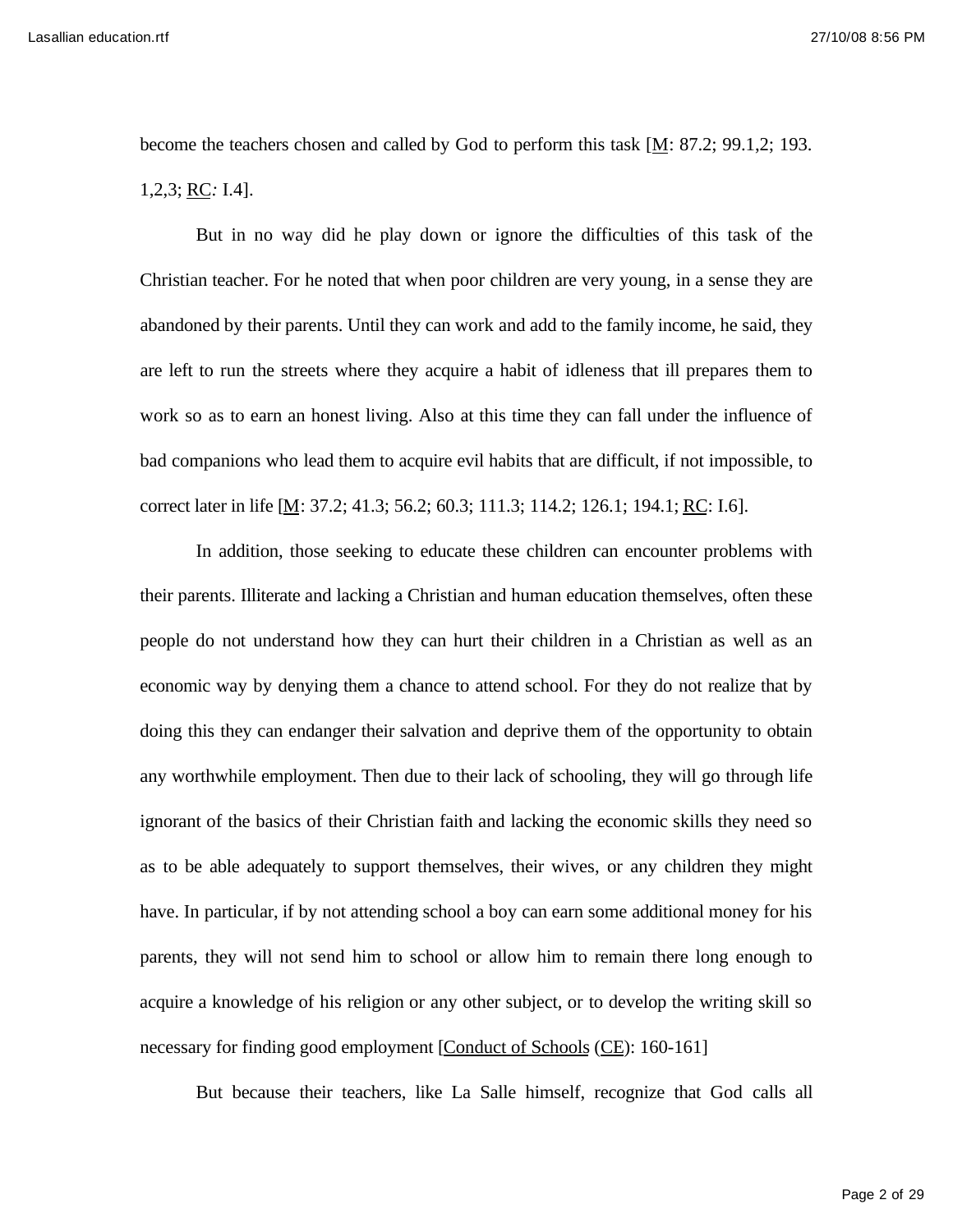humans to salvation, and the Christian school is an important means of helping them achieve this goal, they willingly undertake this difficult task. Thus they do the work of God faithfully by replacing those fathers and mothers who for whatever reasons neglect to do one of their most important tasks  $[M: 87.2; 91.1; 199.1, 2.3; RC: I.5]$ . Also, in this way the school can become a means of forestalling and preventing serious religious and other problems for the society that it serves [RC: I.6].

Like a number of his contemporaries, however, La Salle perceived that not just any school could accomplish these tasks. Some clergy in Chartres noted the "indocility, immodesty, ignorance, and the obviously disorderly lives" of the majority of poor children in this city. This situation existed, they said, because of the lack of gratuitous schools for these children, or the deficiencies of the only school masters and mistresses who could be found to conduct them [Blain: II, 372-373]. In his turn Blain noted the conditions in the last poor school for boys in the Paris parish of St. Sulpice prior to the Brothers arrival there. He said: "The establishment was a regular bedlam, where disorder and confusion reigned." It lacked rules, discipline, a fixed schedule, and method so that the children were allowed to come and go as they pleased. Few catechism lessons were taught and there was no system for teaching the subject. Some students devoted more time to playing dice and cards than to studying and learning their lessons. And the students' lack of piety and their misbehavior could be traced to the fact the school was "run by people who had no piety themselves" [Blain: II, 252-253].

So the Founder sought to establish a group of men motivated by faith who would devote their lives to this task. They would live and show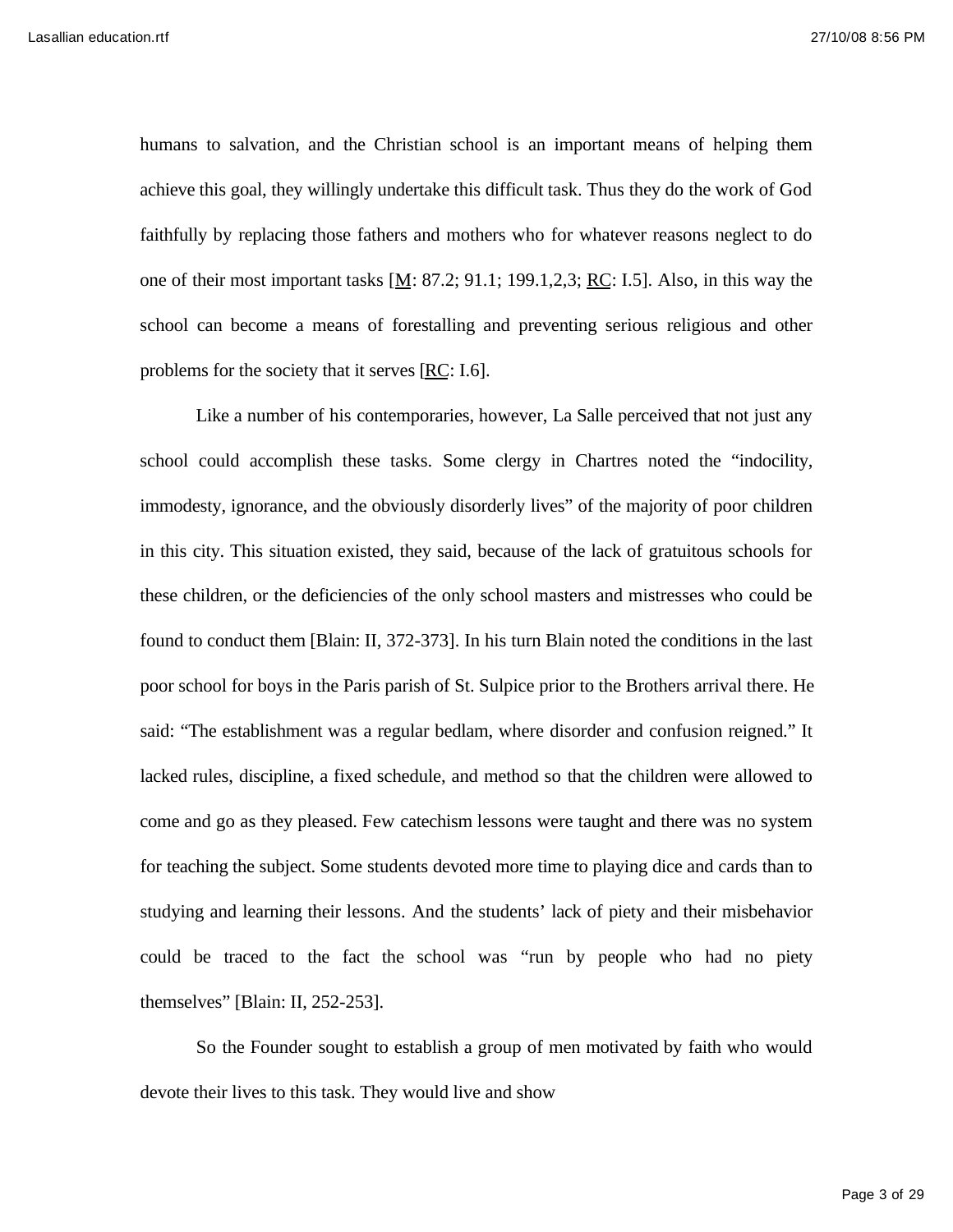An ardent zeal for the instruction of children and for bringing them up in the fear of God, inducing them to preserve their innocence if they had not lost it and inspiring tem with a great aversion and a great horror for sin and for all that would cause them to lose purity.

In turn this would lead these men to

… strive by prayer, instruction, and their vigilance and good conduct in school to procure the salvation of the children confided to them, bringing them up in piety and in a truly Christian spirit, that is according to the rules and maxims of the Gospel [RC, 1705, 1718: II, 9. 10].

Among other things the two passages of the Rule just cited show the importance La Salle placed on the role of the teacher in accomplishing this work of God. Elsewhere he called attention to the fact that Jesus Christ himself, Peter and Paul, as well as many great leaders in the Church had acted as if this was the most important task they could under-take. And those who continued this work, he added, were the ones building up the people of God, the Church  $[M: 197.1; 199.1, 2, 3; 200.1, 2]$ . But while doing this, he insisted, the teacher must show himself the ambassador and minister of Jesus Christ in his work. And to help his students choose and walk in the way of God, he must see himself as and show himself the Guardian Angel of his students [M: 33.1; 56.1; 195.1, 2; 197.1,2,3].

Only in this way, he asserted, will the teacher have and show a great zeal for the education and salvation of his students  $[M: 78.2; 79.3; 93.3; 102.1; 148.3; 166.2; 171.3;$ 201.1,2,3]. This zeal was to be shown not just in his words but also in the conduct that alone would make it effective. So wherever he might be and in anything that had to do with his work, then, he had to act as the ambassador and minister of Jesus Christ [CE: 50; M: 97.1; 98.3; 128.1; 135.2]. Interestingly the Founder said the purpose the teacher should have and show in all this was to win the hearts and minds of the students. And to do this he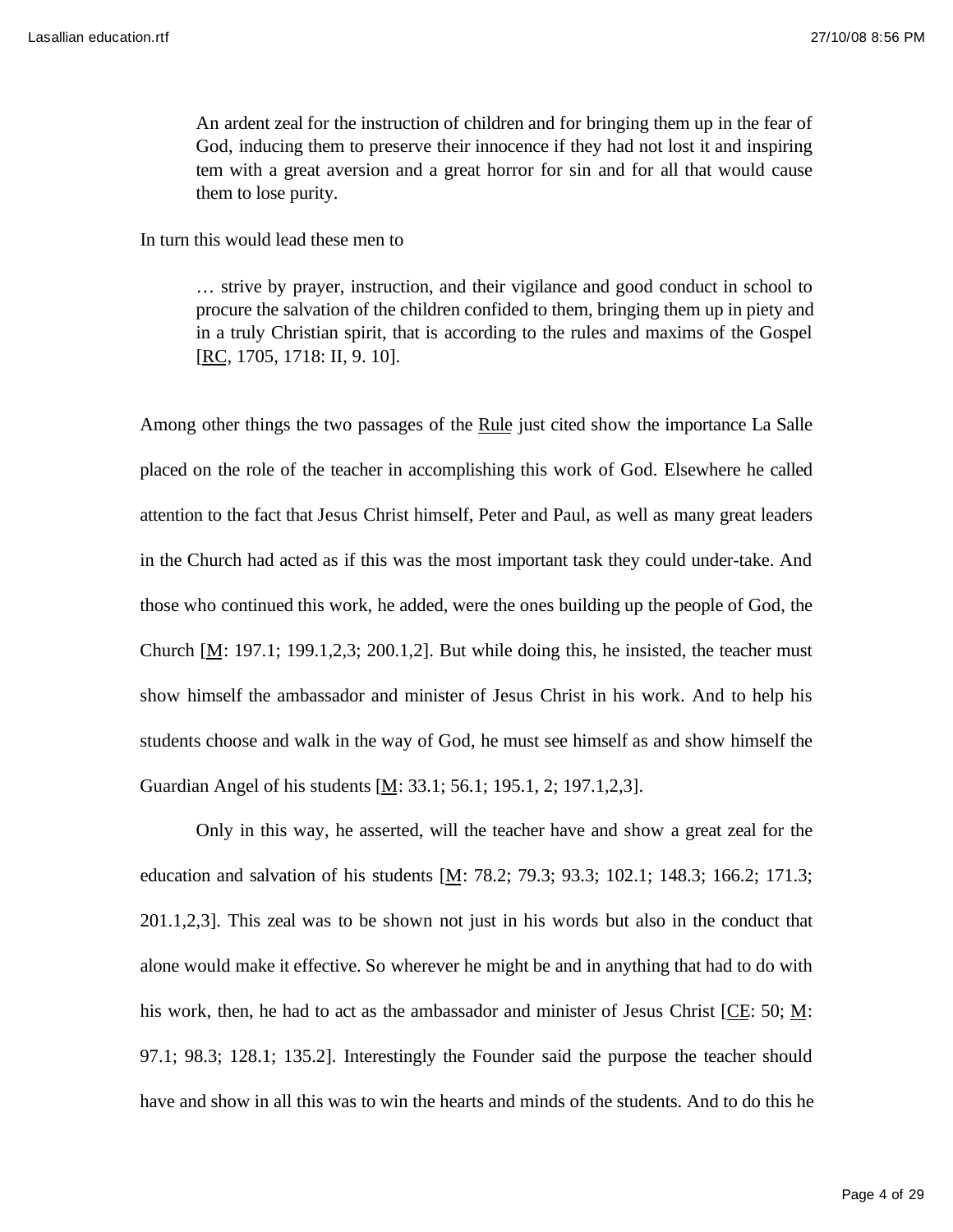might be required to show the firmness of a father to keep the boys from evil along with the tenderness of a mother to draw them to himself so that he could help them in this way [M: 81.2; 101.3; 115.3; 139.2,3; 148.2]. Also, any preference he might show when acting thus would be in favor of the poorest of his students, those most in need of any help he could give them  $[M: 96.3; 133.3; 134.2; 154.1; 166.2; 173.1; 189.1]$ . At times such a relation with his students, La Salle, added, would make it possible for a Brother to ask for and obtain the cooperation of a student not just for the good of the boy himself, but for that of the school and for other pupils in his class  $[CE: 60-61]$ . To conclude his discussion of this point as well as all he had to say about the work of the Brother, La Salle reminds him of the account he will have to give to God. For on the day of judgment he will have to answer to God as to whether he has done all that was required of him and how well he did it [M: 61.2,3; 117.3; 137.3; 186.3; 205.1,2; 206.1,3]. So it can accurately be said that the holy priest made a most serious effort to have the important work to which he devoted his life done as well as was possible.

Besides leading the Brother to show his zeal by the good conduct that would make him the only type of person really suited for and capable of doing this work, by these means the Founder also sought to lead him to be very vigilant as regards his students. And in time this vigilance could also impose on him the duty of correcting his pupils [M: 206.2]. Though in connection with this topic, at times the Founder seemed to take conflicting views of the boys his disciples were called on to instruct. For he wrote "… children are the most innocent part of the Church, and usually the best disposed to receive the impressions of grace," and he added that their teachers could help them live up to this potential  $[M: 46.3;$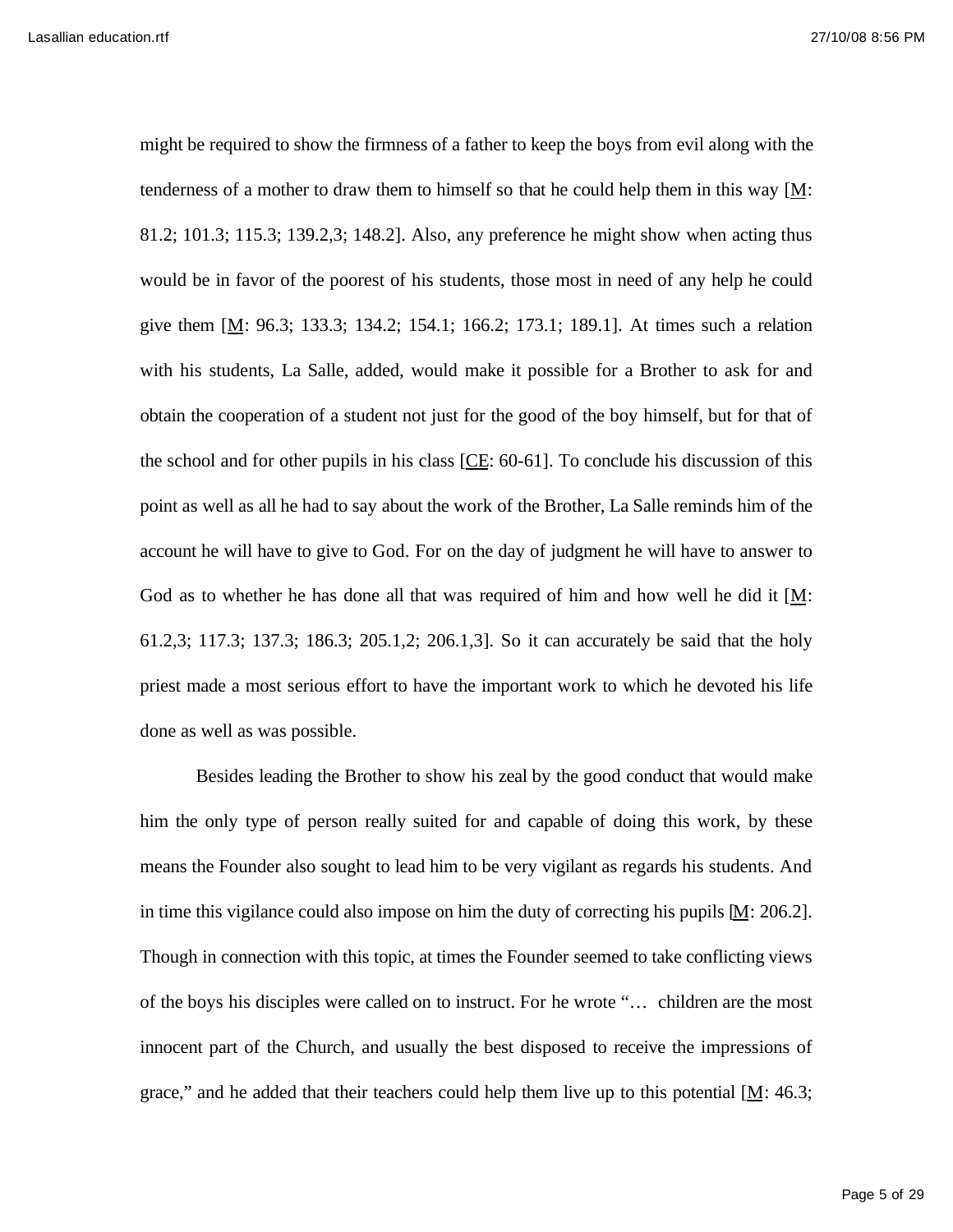205.3]. But elsewhere he said:

How much easier it is for children to fall over some precipice because they are weak in mind as well as body, and have little understanding of what is for their own good. Therefore they need the light of watchful guidance to lead them on the paths of salvation, . . . [M: 197.3].

In support of this last statement he wrote elsewhere "... the Holy Spirit says that it is as if folly is tied to the necks of children." As a result, if left to themselves they will hurt themselves and cause sorrow for their parents. In part this is because like all humans they are inclined to sin and do what is wrong without thinking  $[M: 203.1,2]$ .

What La Salle wrote regarding this point serves as a lead up to what he saw as a major duty of those who had charge of children, correcting them when they do wrong, no matter what might have been the cause of this misbehavior on their part [CE: 135;  $M$ : 203.1]. How serious he considered this duty to be can be seen in his lengthy treatment of what mkes a correction successful or unsuccessful, the dispositions required of the one being corrected as well as of the one doing the correction, and the factors that must never be overlooked but rather always kept in mind when administering a correction [CE: 135-145]. When correcting a boy, he insists, the teacher must know him as an individual. Then only will it be possible to correct him in a manner appropriate to the fault that was committed. And perhaps to the surprise of some, La Salle insisted that the ultimate pun-ishment, expelling a student from the school, could be used if this was the only way to prevent one boy from harming his fellow students [CE: 132-140, 146-149]. But seeking to restrain some of his disciples too inclined to correct their students, even very harshly, he made some other points. Frequent correction of the same student or many students should be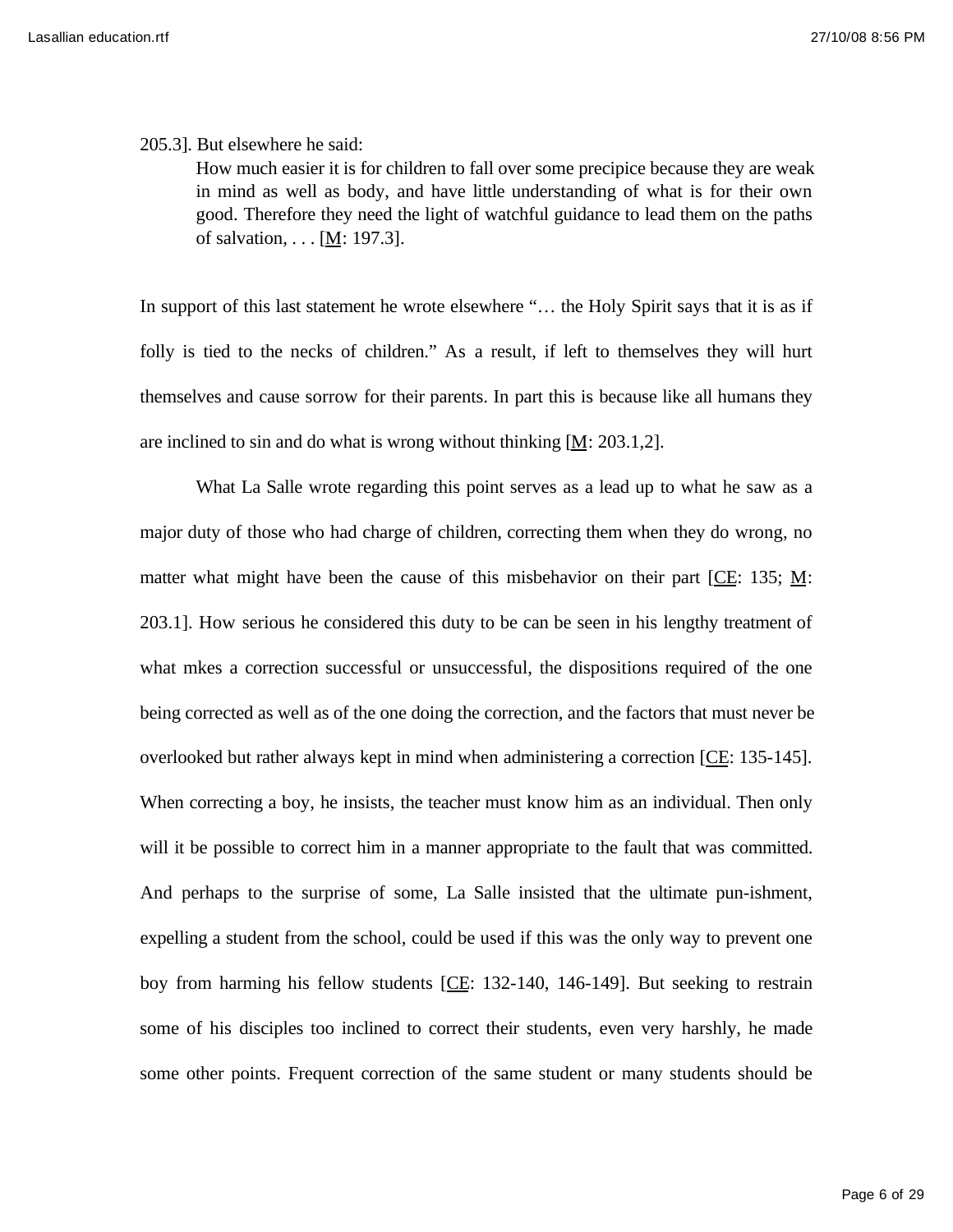avoided. Also, when a correction can do more harm than good, it should at least be deferred to another time or place. Likewise corrections should not be given on Sundays and Holy Days, during Mass or prayers, and in some instances should not take place in front of all the other students. And if a penance can achieve the same good results as a physical correction, it is better to use it as a mean of calling a student to order [CE: 140, 151-156]. All these things seem to show that if La Salle accepted the fact that if at times correcting a student is necessary or even unavoidable, still his approach was more moderate than that of many of his predecessors and contemporaries.

Instruction also played an important role in the schools designed and envisioned by La Salle. One of his first concerns here was to have a corps of teachers who were professional Christian educators who could and would do a good job of instructing the students. An important person who would help make this possible was the Inspector of Schools, usually responsible for overseeing several schools in close proximity to each other or in the same urban area. One of his first tasks was to supervise the younger Broth-ers just beginning their apostolate in the classroom. But his endeavors did not stop there. He also supervised all the teachers in the schools for which he was responsible, seeing that they taught well, created no problems, and did all the things required of them [CE: 193-196, 255-267]. In addition he was entrusted with seeing that the classroom situation facilitated the work of the school. If at all possible the different classrooms were to be arranged so that teachers and students could enter and exit them without disturbing the activities in another room. He was to see that what was needed for instructing the pupils was present in each classroom. Desks suited to the age, size, and activities of the students were to be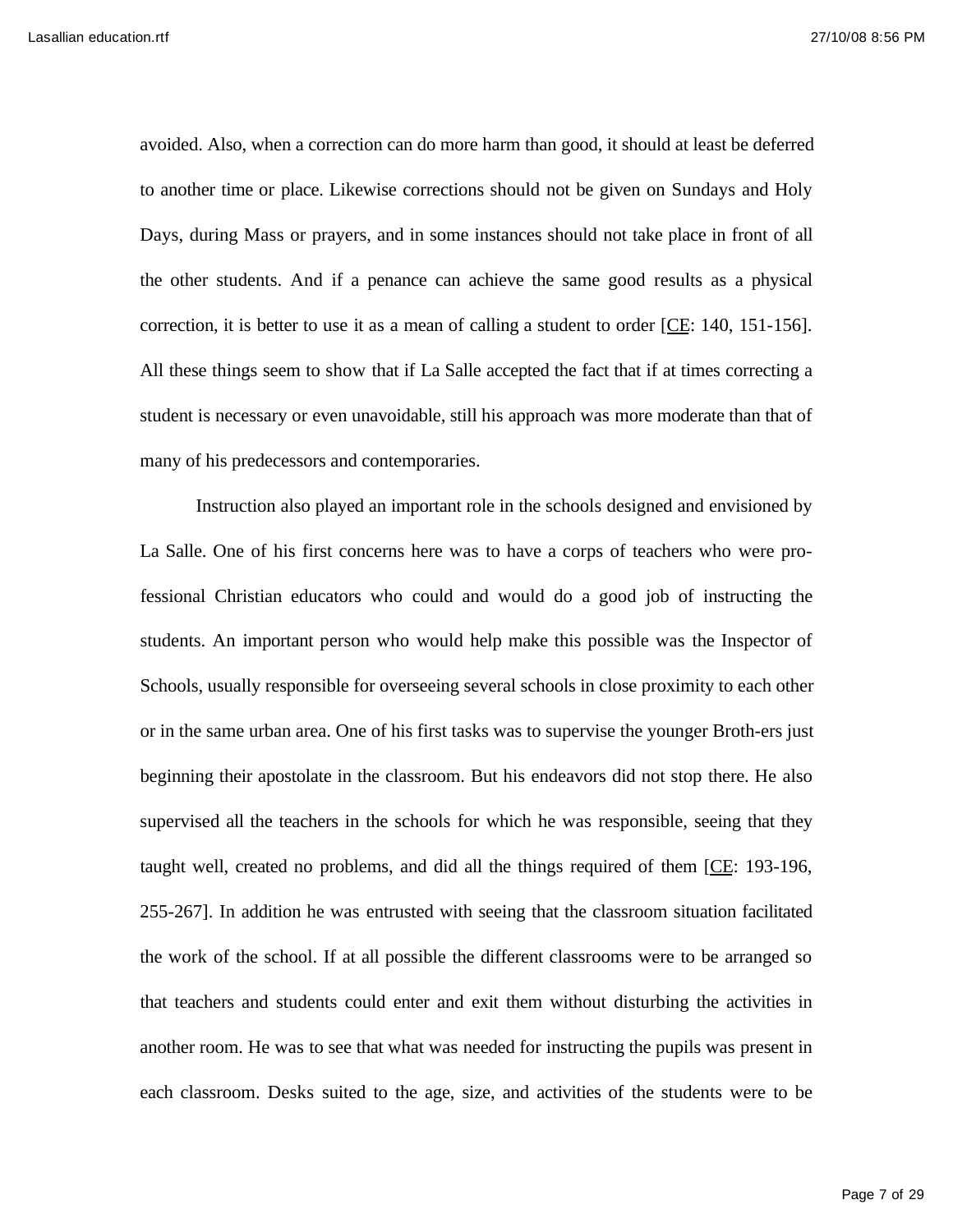present, ensuring the physical comfort of the boys during school time. Other furniture for storing various educational materials when they were not in use were also to be available [CE: 197-198, 206-215]. Lastly and interestingly, the boys ate their breakfast and an afternoon snack in their classroom. Each pupil was required to bring the bread re-quired for these repasts and to eat it properly. Boys who brought more and extra bread were allowed to share some of this with less fortunate schoolmates, but within definite limits. During this time the boys were taught to eat properly, showing good manners. To avoid any noise or disorder during these "meals", the boys paired off to study and recite their prayers, the responses for Mass, and their catrechism lessons [CE: 51-56]. So efforts were made to see that a boy had a sound body in which a sound mind could develop while also learning to use all his time profitably.

Requiring the pupils to eat together in a proper way did not just seek to help them become healthy and physically fit individuals, it also was used to help them become good members of their society. Helping them develop good table manners was just one way, but not the only way, of fostering their social education. Many other things a boy was taught and called on to do had the same objective. A key means of doing this was using the *Rules of Christian Decorum and Civility* as a reader in the schools. Those completing their stay in the school and who had learned to read French perfectly and Latin well used this book as a reader. Organized as a textbook, its contents set forth all the duties of children to God and their parents, along with the rules of decorum and civility they should follow. As such it showed itself to be a work of an educator of genius as well as a person of refinement, a gentleman, and a Saint who practiced what he prescribed [CE: 70; RB: xiv-xvi]. To begin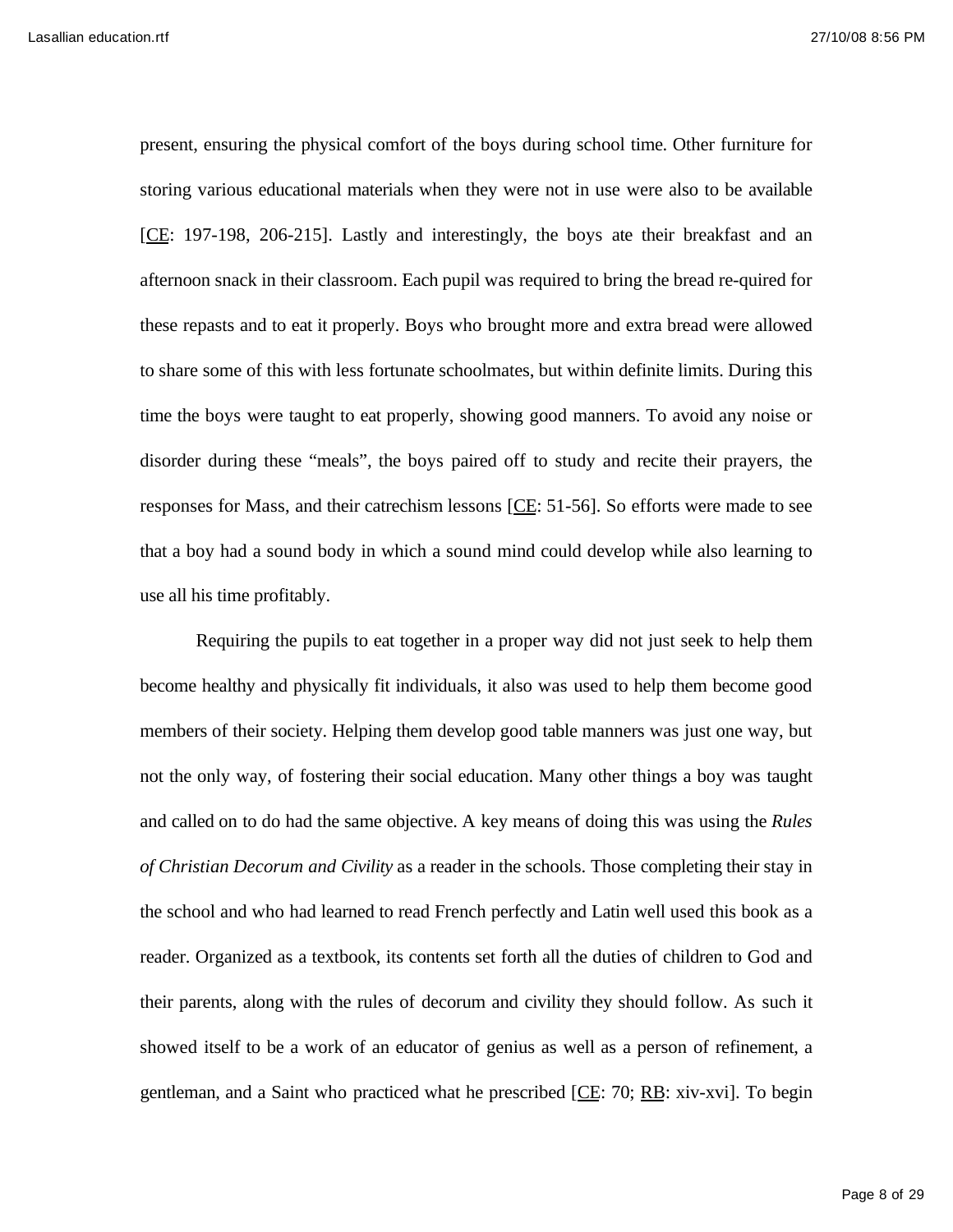with, this volume provided useful definitions of Christian decorum and civility. The former it described as a wise, regulated conduct showing itself in words and actions that stem from sentiments of modesty, respect, union and charity towards our neighbors. Politeness is described as decorum practiced towards others. It fit the time and calling of its readers while taking note of the time, place, and persons with whom they might have to deal along with the social positions and ranks of the ones concerned. In this way the boys were led to practice a suitable modesty as well as respect for others [RB: 3-5].

The implementation of these ideals was then discussed at some length. To begin with, it emphasized personal cleanliness as regards the head, hair, ears, face, forehead, eyebrows, cheeks, hands, and fingernails. Then forms of improper conduct to avoid in connection with some parts of the body, such as blowing the nose, sneezing, yawning spitting, and coughing, along with the positioning of the hands, fingers, and feet were mentioned and how to avoid all such improper conduct [RB: 9-39]. Cleanliness of one's clothing was then stressed as well as what should and should not be worn by people of different social ranks. In connection with this, keeping all parts of the body covered, except the hands and the head, even when awake or sleeping in bed, was discussed. And how to dress and undress properly, particularly in the presence of other persons of either sex, regardless of the situation in which a person might be, was explained at some length. Efforts to help a Christian avoid offending against purity was the reason La Salle gave for proposing what today would be considered rather strict teaching in this matter [RB: 36-37, 42-47].

Learning how to avoid conduct that could inconvenience or offend others was also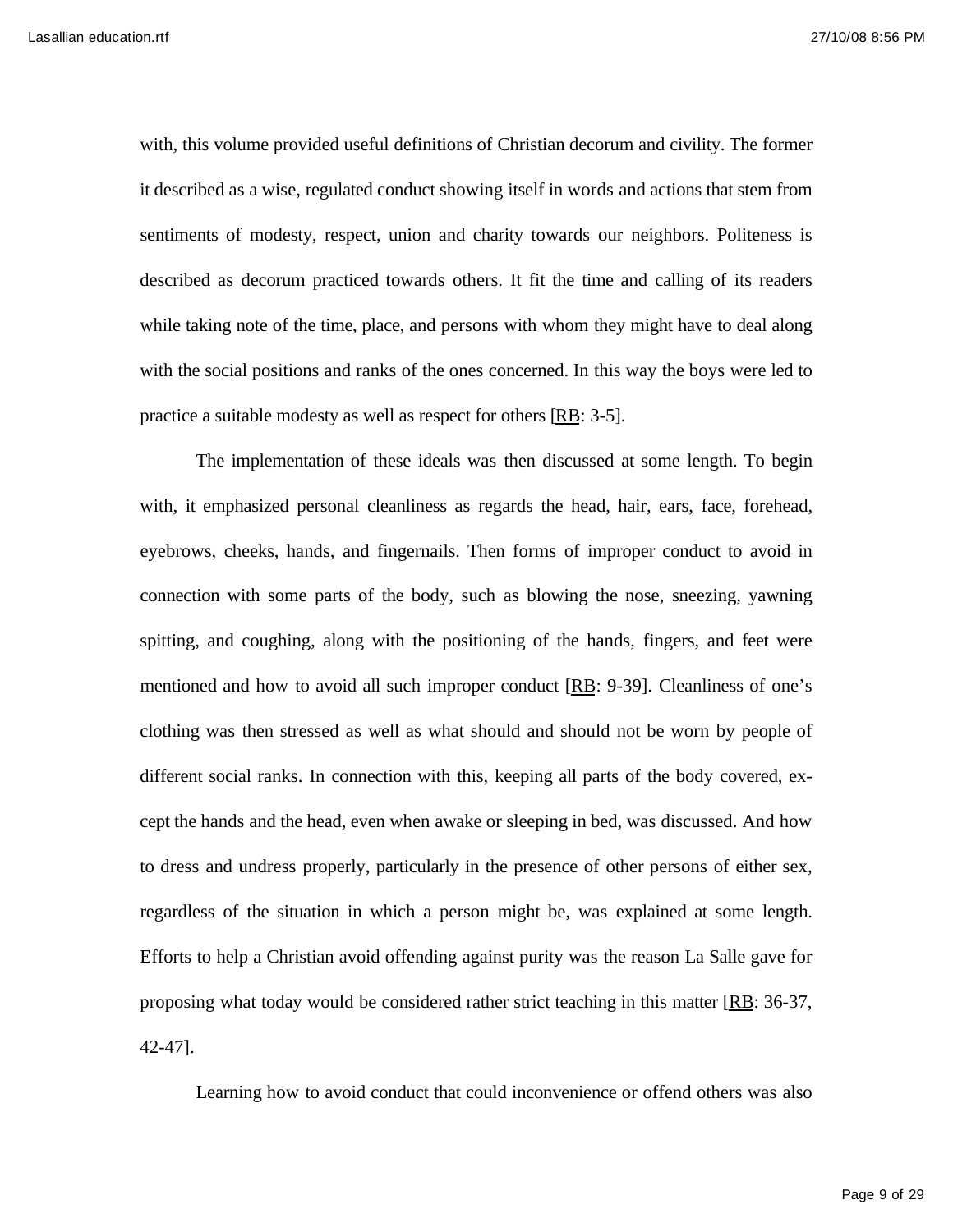stressed as part of the students' social education. It was very possible that all or most of the students would arrive before the school building was opened for either the morning or afternoon sessions. Their makng excessive or loud noise that could disturb people in the neighborhood and give the school a bad image was to be avoided. In addition what was then termed answering the body's needs was to be avoided or done only in a secluded place so as not to offend the neighbors. And when the school building was opened, the boys were to enter quietly in an orderly fashion. Once inside they were to oc-cupy themselves by studying their lessons. By what they did and did not do at this time, then, the pupils would avoid making their school a source of disorder that would make it a place unacceptable to those who lived and worked in the vicinity  $[CE: 48-50; RB: 37]$ . The Brother who taught each class would arrive only shortly before the beginning of the school day. When he entered, all the students would arise and remain standing until he was seated. In this way the boys would show their respect for him. Likewise, if during the day any visitor entered a classroom, he would be greeted in a similar way for the same reason [CE: 50].

Learning how to take responsibility for their conduct and acting accordingly was also seen as an important aspect of the boys' social education. In keeping with this idea, heavy demands were made of some students. Certainly this was true of those acting as mentors and supervisors prior to the arrival of the Brothers for the morning and afternoon sessions. The mentors were to see that their fellow students behaved properly both while waiting for the building to be opened and while they were studying in their classrooms prior to the arrival of their teachers. The supervisors were to see that the mentors did their duty. Boys holding both these positions were to report quietly to the Brother any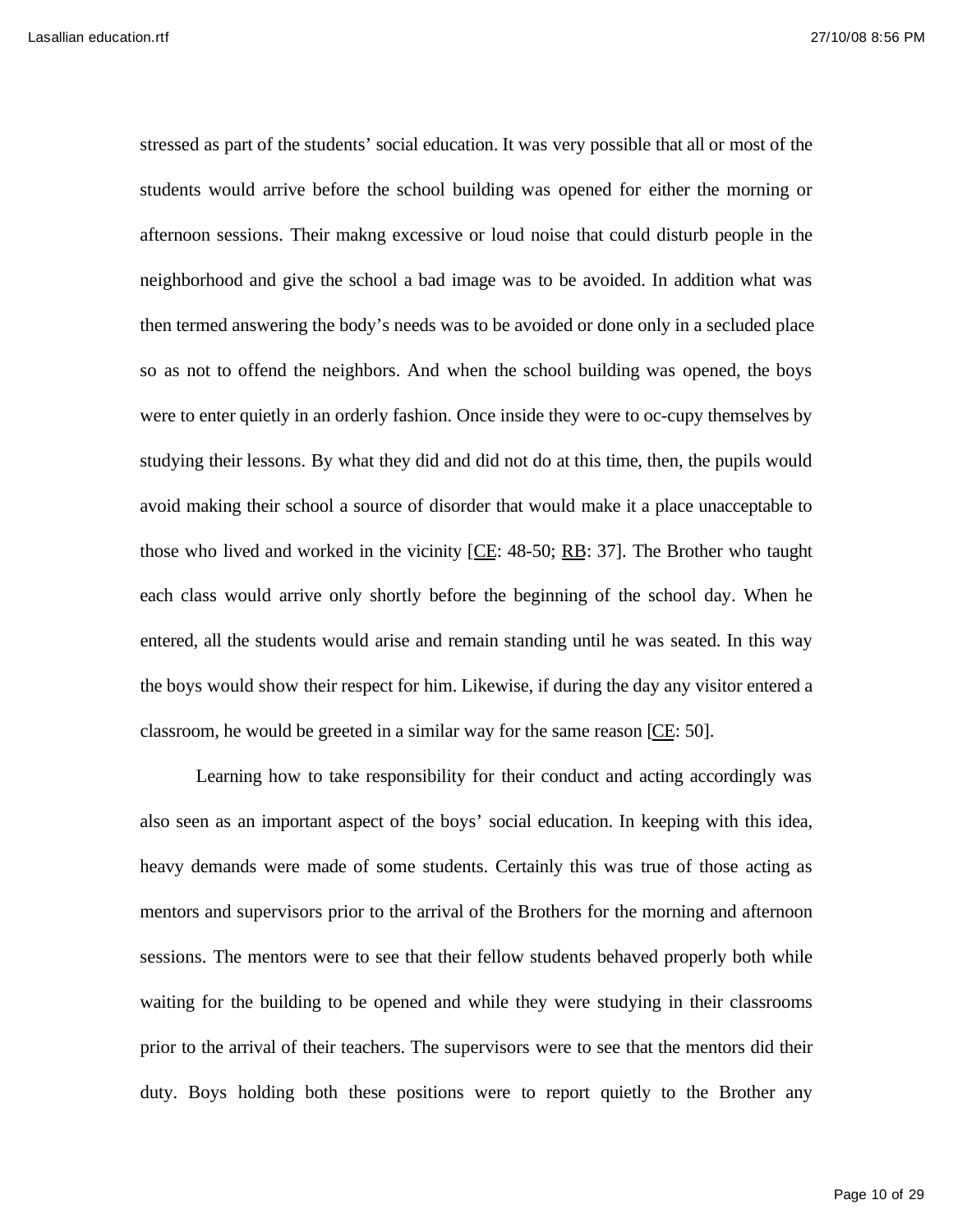misconduct they had observed [CE: 48-49, 175-178]. At the same time other boys were assigned to do things the Brother could not or ought not to do himself. At the beginning of a new school year each teacher would nominate these "class officers" who assumed their positions only after the head teacher approved their appointment [CE: 170]. Many of the tasks entrusted to these students could insure the good order and successful operation of the school. Such was that of the bell ringer who would indicate when different lessons and activities would begin so that the daily schedule would be followed faithfully [CE: 170, 173]. Another key student was the keeper of the school key who saw that the build-ing was opened at the designated time, morning and afternoon. Then there was the door-keeper who allowed official visitors to enter while making sure the lessons were not dis-turbed by undesired intruders [CE: 170, 176-178]. During certain lessons selected pupils would facilitate the teacher's work by distributing and collecting student papers when this was necessary [CE: 170, 175]. Yet other boys helped ensure a proper prayer life in the school or helped ensure good order among their classmates while they were entering or leaving the church or attending services there. These included the class Prayer Leaders, those who made holy water available at the door of the chrch, and the ones who distributed, collected, and kept count of the rosaries used by boys unable to read well enough to follow the Mass in a prayer book [CE: 170]. Lastly might be mentioned those who helped maintain the cleanliness of the classrooms. After morning Mass these boys returned to the school with the keeper of the key and swept the various rooms and removed the trash from the various classrooms. Once this task was finished, the keeper of the key locked the building and only reopened it at the designated time in the afternoon [CE: 170, 176-178]. And while the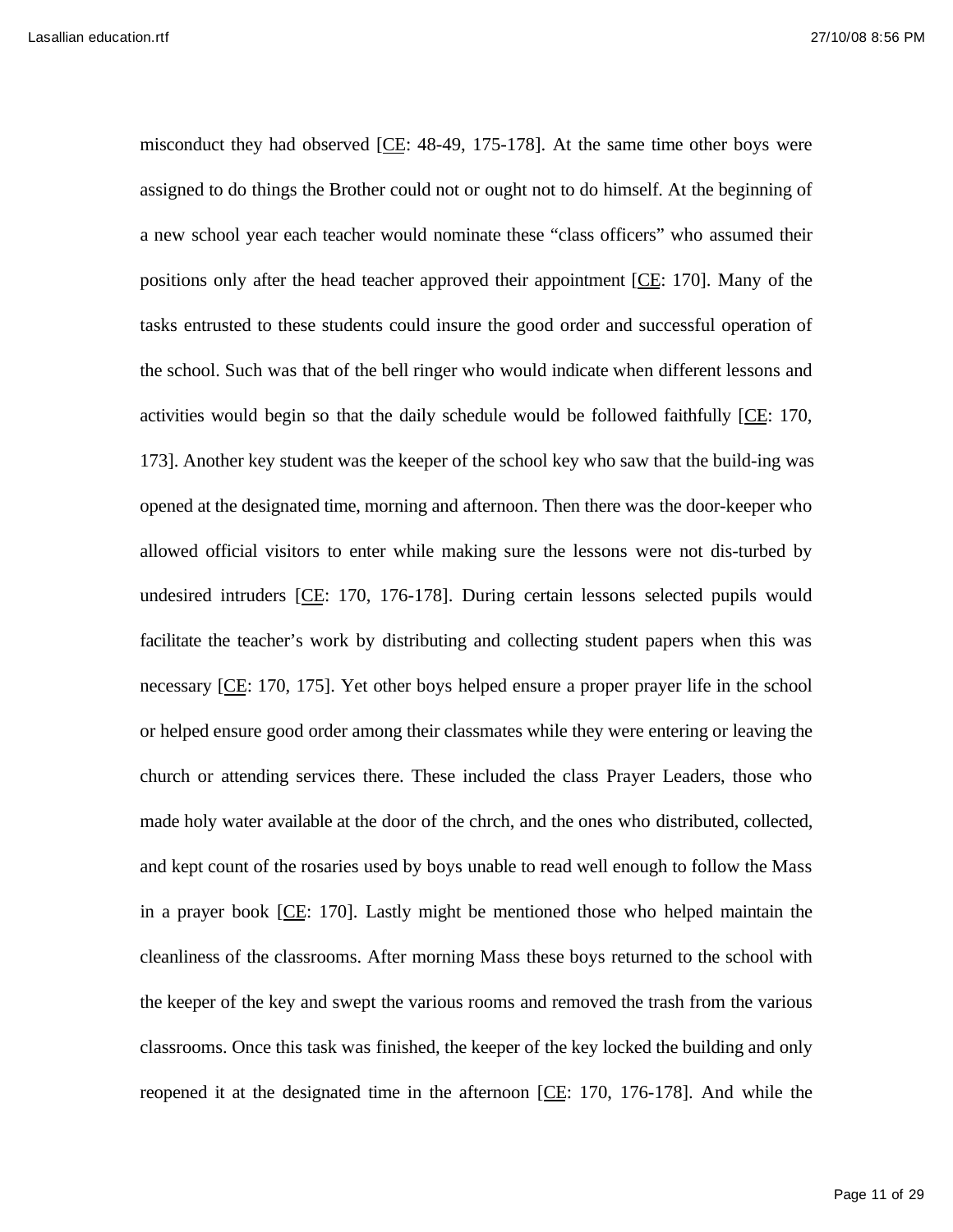Brothers supervised the departure of the students from the church in the morning and from the school in the afternoon, soon the boys would no longer be close enough to be observed by their teachers. However, at this time student observers would take note of any misbehavior by their schoolmates and if necessary re-port it to the Brothers [CE: 114-115]. Today society in general as well as the students might object to assigning boys to do a number of these tasks. However at the same time it would be possible to agree with the appraisal that Raymond Brisebois, FSC, made of this aspect of La Salle's schools. He saw these tasks as an apprenticeship that prepared the boys to live good and successful social and public lives as well as to perform some ministries in the Church [47].

In addition the pupils were reminded of other common and necessary actions of their daily lives that they should perform in a socially acceptable way. These included making sure ones hands were clean before eating, choosing an appropriate place when eating with others, and beginning and ending any meal with a prayer. After doing this an individual would only eat and drink in moderation, show consideration for others at the table with him, relate well with those sharing the meal, and meet their needs in a polite and inoffensive manner [RB: 57-83]. Daily living could at times require writing letters of a business or a social nature. What might be appropriate in each instance was carefully indicated. In addition, if a person had to get around, how to travel properly on horseback or in a coach was described as well as how to relate with someone of a higher social rank whom one might encounter. [RB: 136-144]. Most if not all of the instances when a person could and act in a Christian manner out of consideration for others were covered and how to do so was carefully indicated.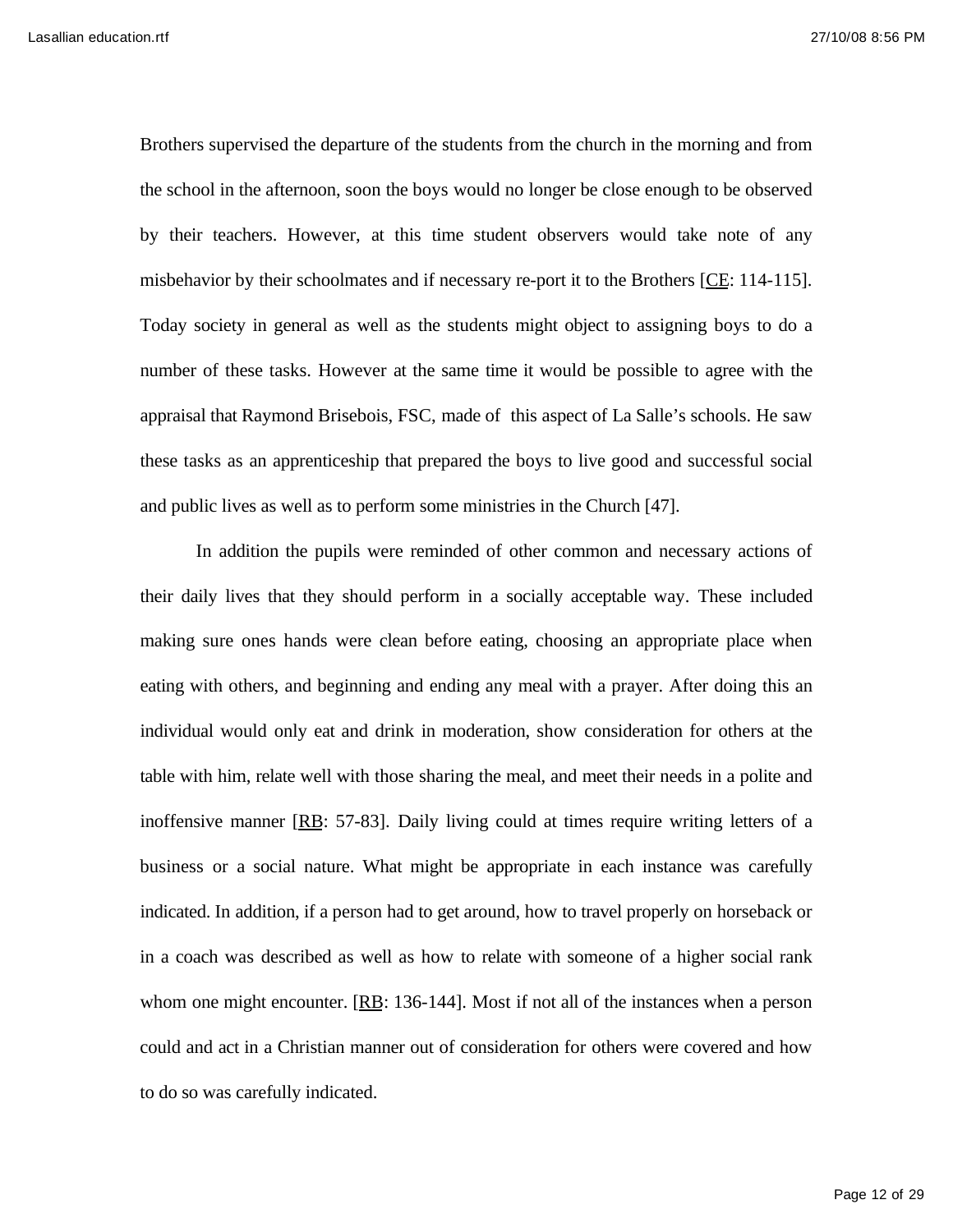For many people the most important function of any school is to convey knowledge and to pass on the existing culture to young people. Certainly La Salle agreed with this idea and did not neglect the instructional function of a school. And he began with the role and contribution his disciples were to make in this area. How the Brother would walk on the street or when entering his classroom were stressed, saying he should do so quietly, properly, and religiously. Also his position and conduct during prayers were to set a good example his students were to imitate [CE: 50]. Full use of the school day would be ensured because he began the morning and afternoon sessions as scheduled. Silence was seen as most necessary to facilitate good teaching and learning in a class-room containing anywhere from 60 to 100 students. In this matter the teacher would give good example, seldom if ever speaking to the students, but rather directing their activity through a series of signs known to the students. Also, he would be vigilant, making sure all boys in a given sub-section were following their lesson and never distracting them-selves with any irrelevant material [CE: 50, 118-121, 127-128]. In addition he was to know each student as an individual, through a series of registers he was careful to keep up-to-date. Among other things these would help him to perceive which students were showing real piety and great assiduity in their work while achieving up to their ability. Then he would be able to encourage and reward such desirable conduct on their part [CE: 129-134].

The Brothers' conduct just described would also foster their efforts to attract the students to the school. While not being too "easy going", a Brother would maintain discipline, correcting his students when necessary, but always trying to have a "winning way" in their regard [CE: 58-59]. For La Salle recognized that a teacher's conduct could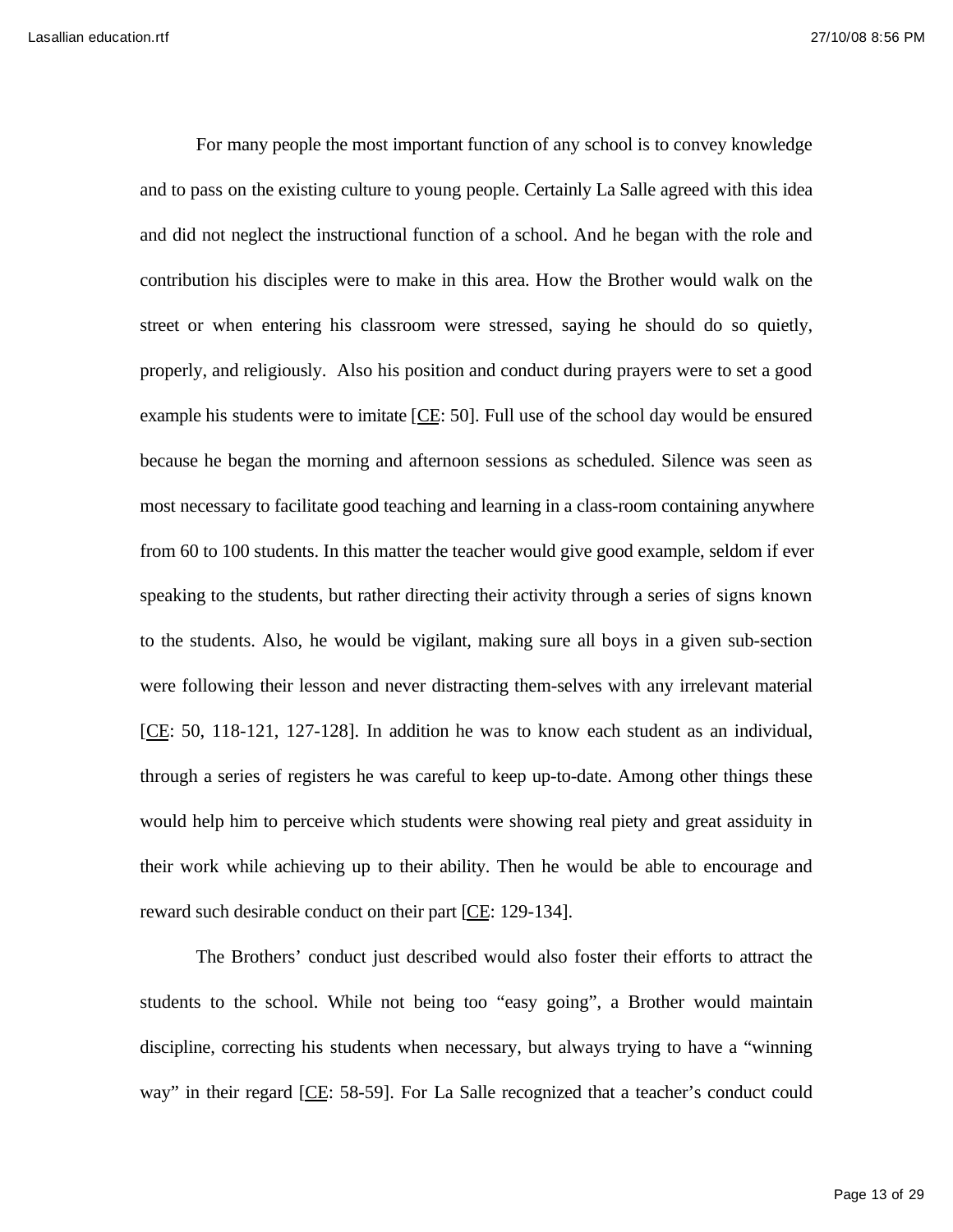encourage boys to attend school on a regular basis or drive them to absent themselves as often as they could. Of course he did appreciate the fact there could be other reasons for a student's absences. Lack of parental interest in education, or a boy's frivolity and lack of self-discipline, could also explain a given pupil's regular and frequent absences. Likewise family needs, special religious activities, the need for his mother to wash a boy's one set of school clothes, and various other things could cause him to be absent on certain days. So while taking note of such things and showing a human understanding of some situa-tions, still means were to be sought to reduce if not eliminate completely the number of student absences. At times the family's pastor or another clergyman could be asked to use his influence to remedy such situations. In any case, if a boy was absent, when he returned to school he was to have an excuse to give his teacher before he was readmit- ted to school. If he was unable to do this, he could be punished or even be dismissed from the school. For regular attendance by the pupils was required, and it was insisted that it was better to have a smaller number of students who attended regularly, seldom missing class, than to have a larger number whose presence was irregular and unpredictable [CE: 157-164].

To encourage student attendance and avoid absences, La Salle insisted it was necessary to have a fixed schedule, known to all the students. But because of the large number of religious feasts then observed in France and the pressure of special events that might call for public celebrations, the Founder tried to set some rules and procedures for drawing up a school schedule. By all means, he insisted, avoid having two holidays during the same week, and keep in mind known religious feasts when setting the weekly schedule. Still he admitted that at times evident and unavoidable necessity made it difficult to avoid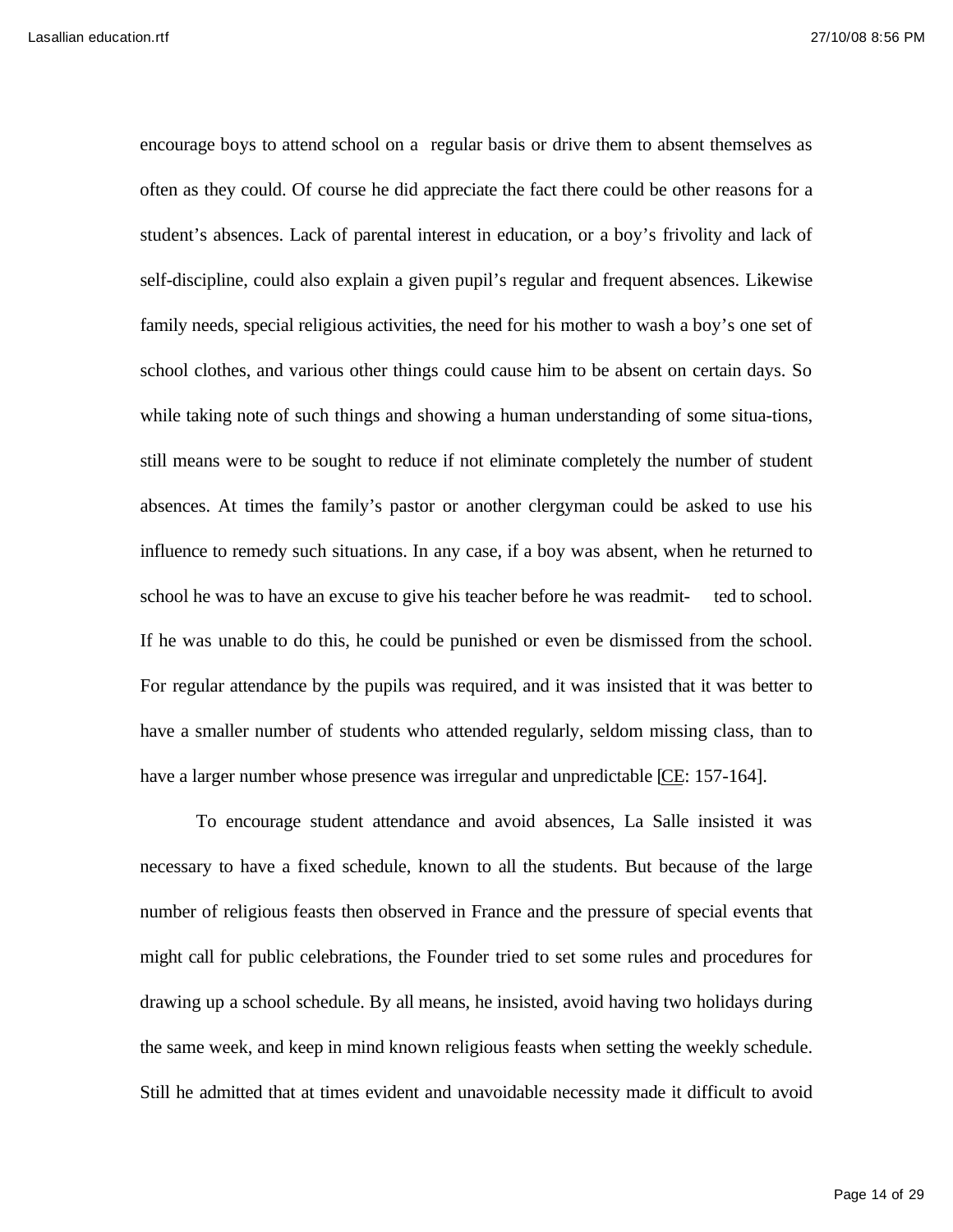extra holidays. But he did indicate certain days, such as the Monday and Tuesday before Ash Wednesday, when the students might be very tempted to absent themselves from school. To avoid what he considered as the great danger to which they could be exposed during the Mardi Gras celebrations, he insisted the boys were to be most exact in attending school on these days [CE: 165-169]. Outside of the month of September, during which both Brothers and boys were on vacation, classes met five days a week with Thursday or the religious feast of the week being a holiday on which the boys gathered only for a catechism lesson. Suitable preparation was made for this long holiday. The last day of class was not to be used for distributing rewards to the pupils. Instead those learning to write would spend the morning practicing writing. In the after-noon the only class would be a catechism lesson lasting from 1:30 to 3:00 P.M. During this time the boys were told to continue saying their prayers and attending Mass during these weeks and to go to confession and receive Communion regularly. Also, they were urged to avoid bad company, stealing, gambling in any form, as well as bathing and swimming which was usually done unclothed. Lastly, they were instructed to be ready to return to school on 1 October [CE: 168-169]. By these means La Salle tried to ensure there was enough time for the boys to receive the instruction his schools sought to provide for them.

This instruction was to be given in suitable classrooms that had desks and other furniture suited to the age and size of the boys as well as the charts needed to teach the alphabet, syllables, and the number systems then in use [CE: 61-62]. To a modern educator the program of studies might seem quite limited. But it did stress acquiring the ability to write correctly and properly, which the Founder saw as a skill that would help a poor boy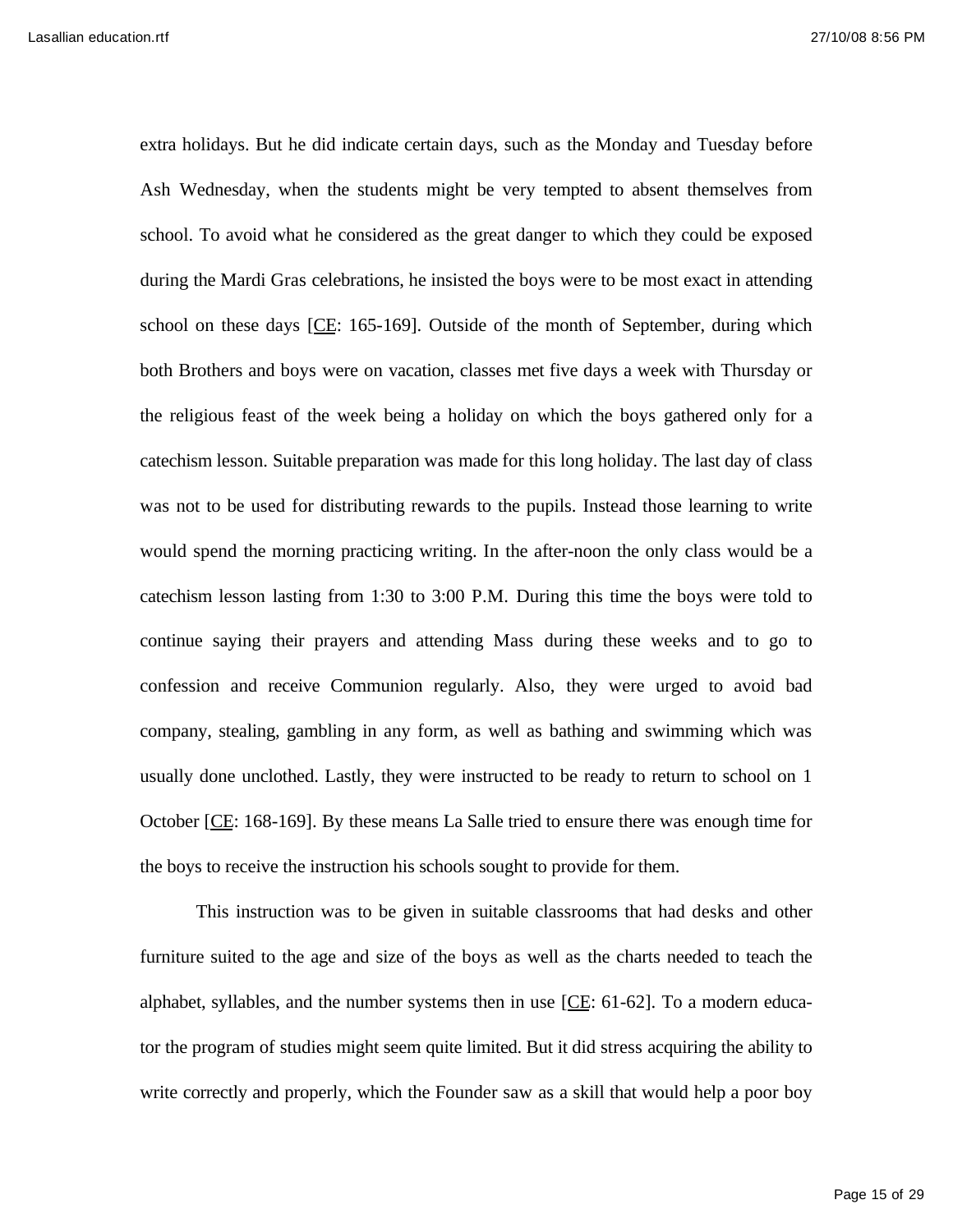find suitable employment [CE: 57-58, 160-161]. Emphasized also was clearly speaking and writing French. The pupils were divided into groups based on their reading ability, with promotion to the next level following after a boy had consistently mastered the previous level of work. And to help them develop proficiency in French the students were advised to converse only with those who spoke well and enunciated clearly [CE: 62-69; RB: 28]. Learning to read Latin well was included in the school program but only for those who had mastered reading French perfectly. But this did not include a formal study of Latin grammar [CE: 69-70]. Writing was to be taught only to pupils who had mastered reading French as well as Latin. However, an exception ould be made for a boy who would be in school for only a short time, probably a year or less. He could spend the whole day, outside the time of the catechism lesson, learning to write. The materials re-quired by the students learning to write, how they were to sit at their desks, the manner of instructing them in how to write, the different kinds of writing they were to be taught, as well as how they were to correct the mistakes they might make were all described in great detail. Reading skill was tied to writing skill. The final French reader used in La Salle's schools, *Christian Civility,* was printed in type that resembled handwriting. Advanced writers were required to copy the handwritten legal and business documents of the day. Developing this skill would qualify a boy or work in the legal and business worlds of the day and obtaining a position that could provide him with an income adequate to support his wife and children in a decent manner [CE: 76-86]. Spelling was taught in connection with writing. Here a boy was required to learn how to spell correctly many of the more common terms and expressions frequently used in the receipts, contracts, bonds, liens, deeds, and bills he would later be called on to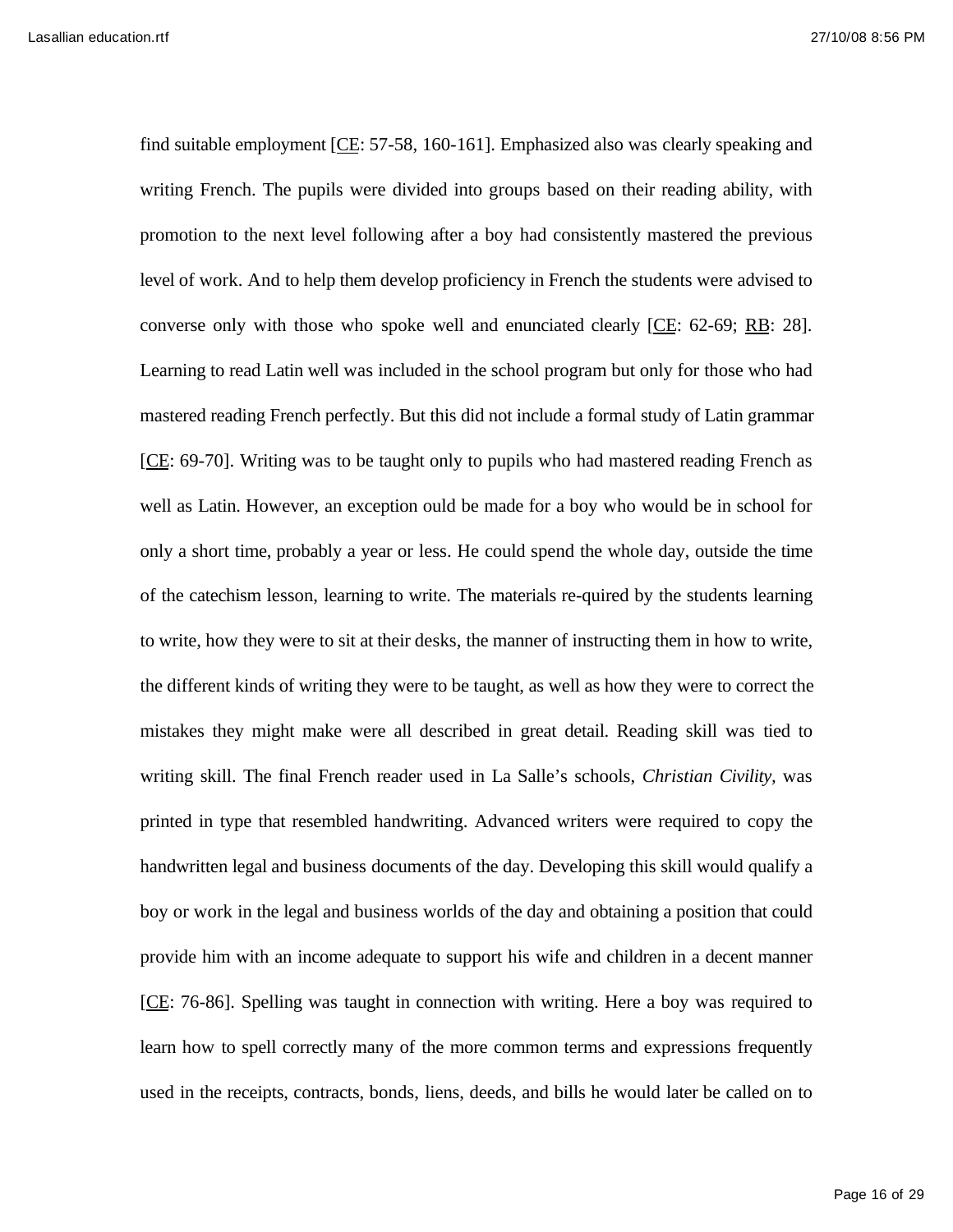draw up [CE: 90-91]. Finally limited instruction in arithmetic was provided for more advanced students. Here they would learn to add, subtract, multiply and divide correctly, and also to familiarize themselves with the more widely used systems of weights and measures of the time [CE: 87-89]. If somewhat limited by today's standards, the program was very practical. To encourage parents to take advantage of his schools and allow their sons to complete its program, the Founder stressed a point his disciples could use with these fathers and mothers. "Lack of this knowledge," he said, "will leave the children incapable of any employment." On the other hand, he insisted that "… however limited the child's intelligence, if he knows how to read and write well he will be capable of anything" [CE: 160-161]. Certainly his program of instruction was designed with this in mind.

La Salle was very much a man of his times, one greatly influenced by the delayed but very intense Catholic Reform that began in France c.1600. Therefore it was only natural that "The primary and essential end of . . . [his] schools was a provide a Christian education." To do this he was prepared to use every direct and indirect means available to him [Battersby: 95]. And as far as the holy priest was concerned, the most important means was the daily catechism lesson through which the boys were taught their religion and the Gospel maxims. To show the importance of this point he insisted this was to be done in all his schools wherever they were [M: 56.3; 60.3; 132.2; 151.3; 171.3; 19.2,3]. The length of these lessons was carefully prescribed. On ordinary school days, this was for a half hour, on the eve of holidays and some feasts, one hour, and on Sunday and some major feasts, an hour and a half. Two or three topics were to be covered during the longer lessons with a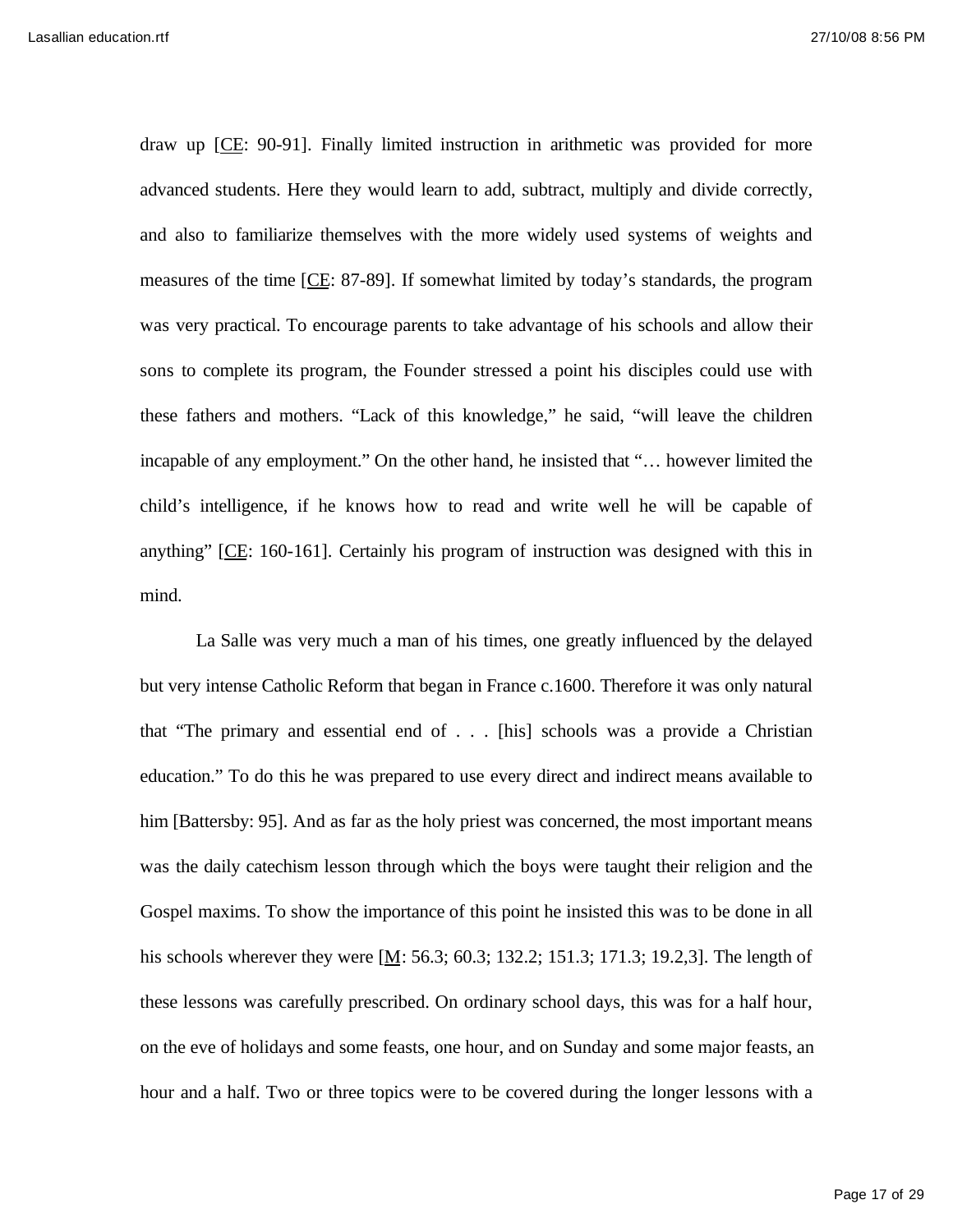view toward retaining the students' attention [CE:105-106, 110-111]. Other points stressed were that the Brother was to see that all the pupils were carefully following the lesson, how most effectively to conduct a lesson, and if possible to avoid correcting a boy during this time. When teaching catechism, he said, the Brother would not make a discourse or preach to the students, but rather he would question the boys and require them to respond in a meaningful manner. Also, these questions should not be so difficult that only the best and brightest students could answer them, but suited to the average intelligence of his pupils. Likewise the Brother should avoid discussing complicated theological topics or giving answers regarding the morality or sinfulness of certain actions. All this should be done so that not a single student would be left in ignorance of "those things which a Christian is obliged to know in reference both to doctrine and practice [CE: 105-109]. To help his disciples in this matter the Founder prepared two abridgements or summaries of his *Duties of a Christian*, a short one some 35 pages in length, containing 170 questions, and a longer one some 127 pages in length, containing 478 questions [DA: 2]. One more important feature of this catechism lesson should also be mentioned. Regularly La Salle insisted that knowledge alone of his religion would not save a Christian, practicing it was also required. So the lesson should lead the children to hate and avoid whatever offends God, to practice the great maxims Jesus has left us, to pray frequently and with piety, to accept the sufferings required to live a Christian life, and to show a zeal for doing good [M: 33.3; 56.3; 60.3; 61.2,3; 78.2; 122.1; 133.2; 150.3; 155.1; 171.3; 186.3; 194.2,3; 198.1,2,3; 200.1,23; 202.1,2; 206.1,3]. With this in mind, the holy priest prescribed that every catechism lesson should end with a special set of questions and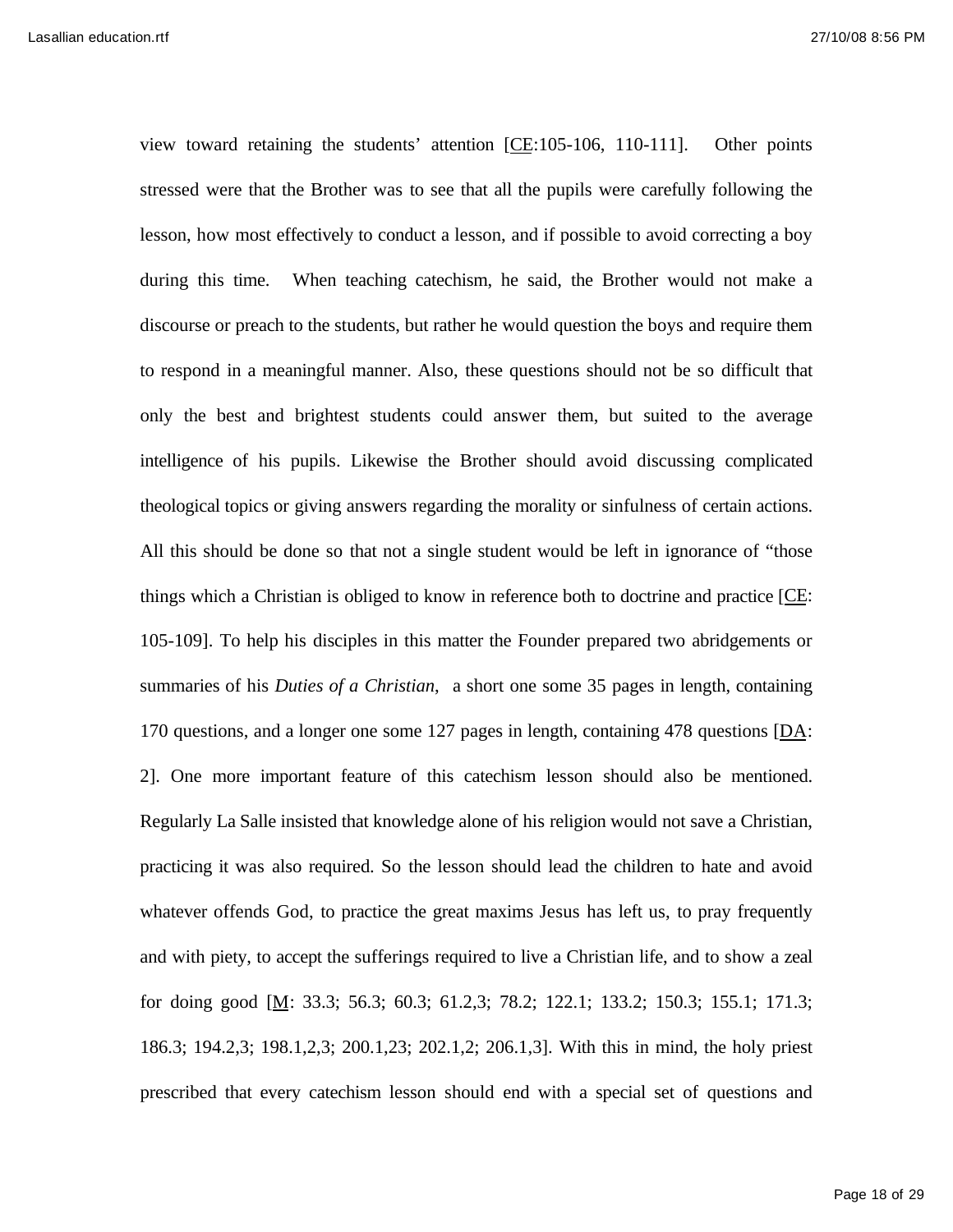answers. By this means the teacher could indicate some things the boys should do to put into practice in their daily lives what they had learned in the lesson. Here it was also emphasized how by doing these things they would live the full Christian life to which they were called [CE: 108].

Likewise La Salle sought to lead the boys to develop the prayer life required of a Christian. To do this he prescribed that the morning and afternoon sessions in his schools would begin and end with prayers while throughout each sessions at stated times the presence of God would be recalled. Which prayers were to be recited at each of these times was indicated along with some special or additional prayers to be recited on special occasions. These prayers were not led by the Brother but by two students, one of whom led the prayers before the noon break and the other after this break. These positions were rotated on a monthly basis among the more advanced pupils in each class. A boy given this task was required to know perfectly the prayers to be recited and be able to do so in a proper manner. This task was rotated on a monthly basis so that during a school year some twenty or so boys could serve as prayer leaders. La Salle's idea here was to help each of them develop a habit of prayer that he could continue after he had left school. Also the posture the boy was to take and the attitude he was to show while leading these prayers, as well as those of the other students during these times were clearly indicated [CE: 51, 93-96, 170-171].

Influenced by the decrees of the Council of Trent and the Catholic Reform, La Salle also prescribed that the boys in his schools would attend a daily Mass, often one set at a time in keeping with the school schedule. He described this liturgical function as the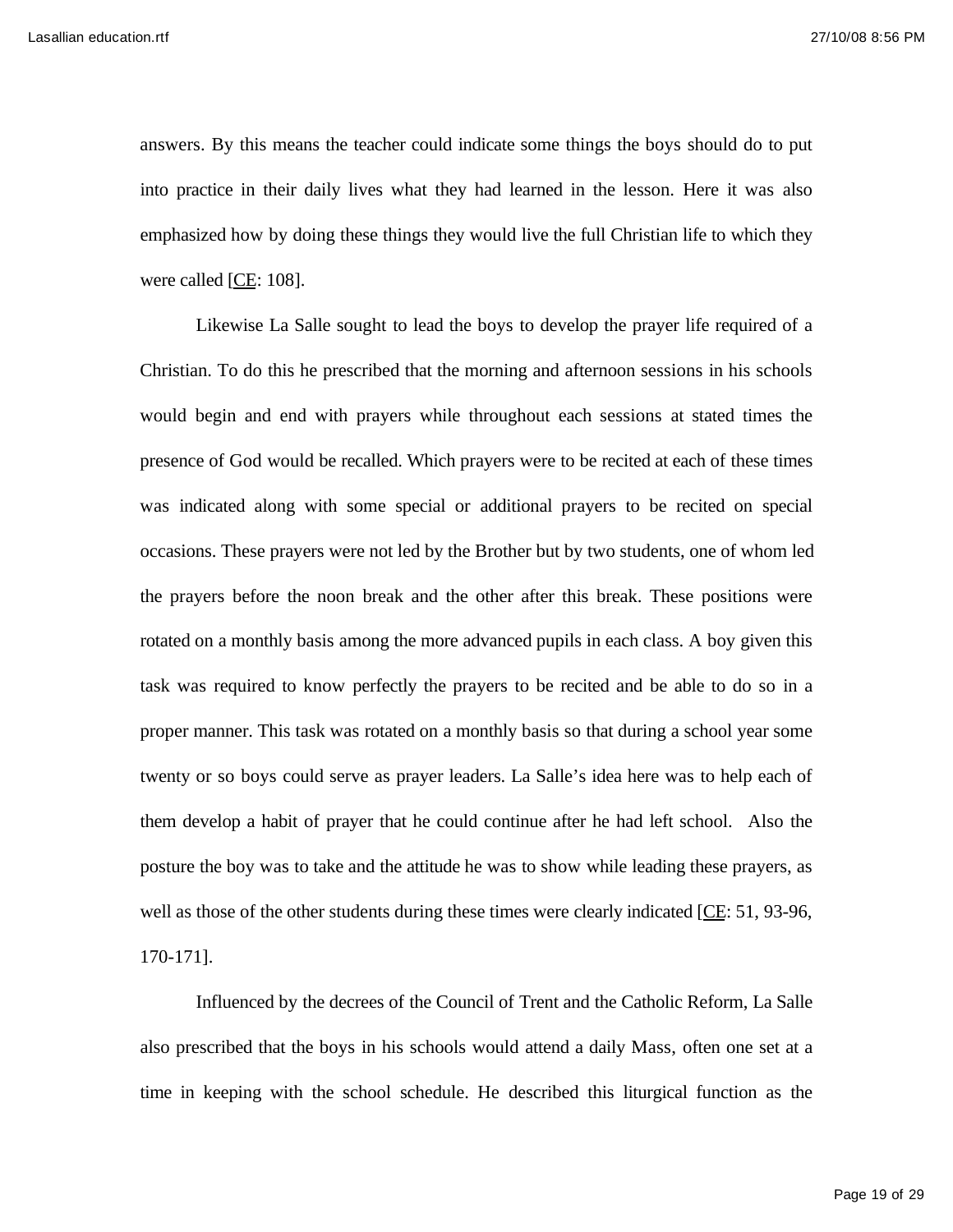principal and most excellent daily action of the Church, and as a means of drawing down God's graces and blessings on all of a person's daily actions. Aware like many contemporary clergy that few of the laity attended Mass with an appropriate piety, he tried to provide means by which the pupils could learn to do so properly. And since vernacular translations of the Latin Mass texts were forbidden, he prepared two sets of prayers that could be used by those attending the liturgy, one dealing with the Ordinary of the Mass and the other treating of the actions of the priest. The book containing these prayers also described the interior dispositions required to attend Mass well and explained the ceremonies of the Mass [*Religious Instructions and Exercises of Piety for the Christian Schools* [I]: 33] In this way he showed a concern that everything connected with the Mass as well as Vespers on Sunday and any other church services be done well and properly. In keeping with this idea, how the boys were to go to church, enter and leave its premises, and act during different church services were spelled out in detail. For instance, to ensure proper use of holy water by the boys, one or several of their number would give them some holy water rather than let them take it by themselves. Also, boys unable to read the prayers he had prepared were given rosaries to recite during Mass, a very common custom of the time, and then they returned these rosaries as they were leaving the church. As far as the Brothers were concerned, he stressed that they attended Mass and other church services with their pupils, not for their own sakes, but to supervise their students. But while doing so, if at all possible a Brother would avoid correcting a boy in church so as not to distract from the atmosphere he desired be maintained during all church services [CE: 97-104, 106-109, 171-17].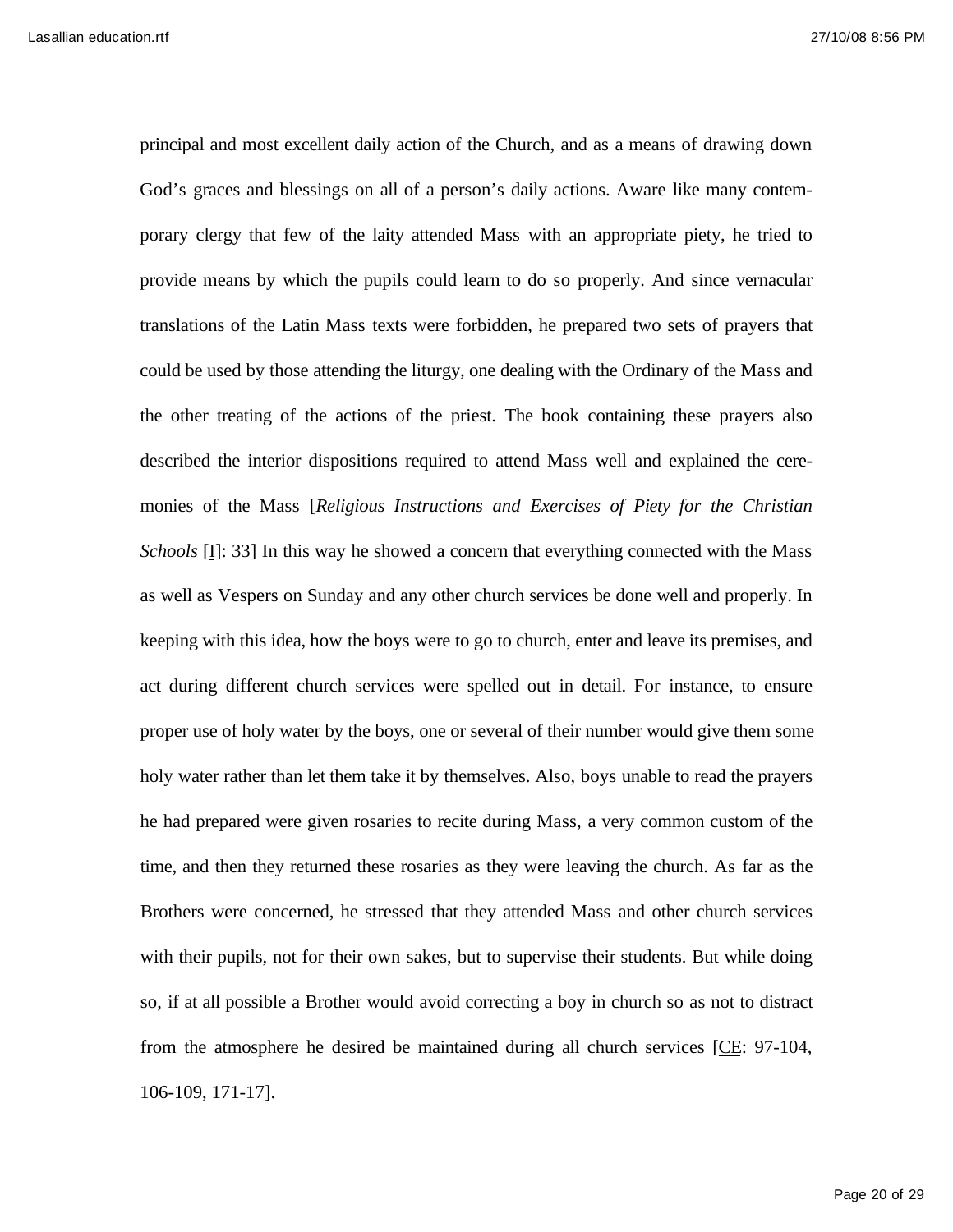It should be added that while seeking to lead the boys to live a true and full Christian life, La Salle did not ignore other aspects of their daily experiences. What he considered as many common social facets of a boy's life, and how a Christian should act in each instance was discussed under the social side of the education he sought to provide these poor children. In connection with this he defined Christian decorum as the wise, regular conduct governing a person's words and actions and having its source in the modesty, respect, and charity that should be shown towards other, while Christian civility is the decorum practiced toward others  $[RB: 4]$ . What leads to acting this way he said is because

… you … consider your body only as a living temple where God wishes to be adored in spirit and in truth, and as a living tabernacle which Jesus Christ has chosen as his dwelling place, … [and] in consideration of these noble privileges that you enjoy, [you] show much respect for your body [RB: 36].

However, what La Salle recommends and condemns because of how a Christian views himself might seem rather extreme to modern readers. For if usually he shows himself to be a "balanced Christian humanist," not a rigorist, still words such as "shameful," "very rude," or "uncouth" frequently appear in *Christian Civility* or other of his works. But it should be noted that contemporaries such as Bossuet, Bourdalou, or even the gentle Fene-lon used similar or even stronger terms more frequently than did La Salle. So here he might only be showing himself as a man of his time, possibly more moderate than others who spoke or wrote about the same topics [RB: xvi].

So if he stressed the need for silence in his religious communities and schools, still he saw nothing wrong with conversing with others even as a result of a chance en-counter.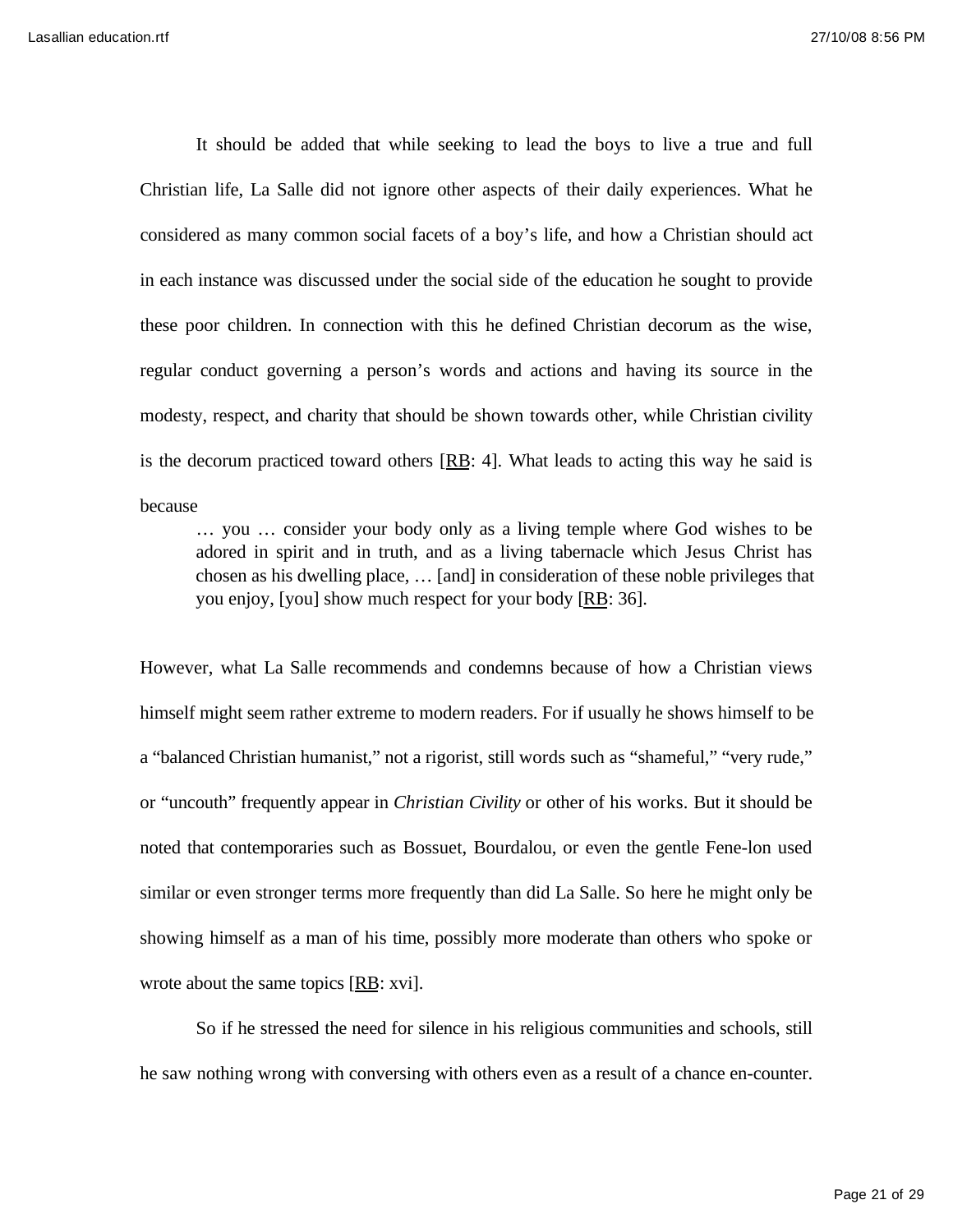But one was to speak sincerely, truthfully, prudently, and discreetly, showing respect for God and the neighbor in the words used as well as what was said. On the other hand, in his speech a Christian should avoid bringing up improper topics, giving exces- sive praise or flattery, correcting, contradicting, or interrupting others, and expressing his opinion in too forceful a manner  $[RB: 84, 109-131]$ . In addition La Salle saw nothing wrong with making necessary visits or receiving visitors in one's home. Likewise, he ap-proved of walking for exercise, singing, and taking part in games of chance – if a person could be a good loser as well as a good winner [RB: 84-96, 97-108]. And during the win-ter he saw nothing wrong with warming oneself at a stove or a fireplace, provided one did not do so in too aggressive a manner. But he insisted women and girls should not raise their skirts and other clothing, particularly to too high a degree, in order better to warm themselves [RB: 132-135]. Definitely though he opposed plays and the theatre, whether this included the more formal productions or the less refined ones performed on the streets for the masses. Evidently then he was aware of the image and reputation actors and actresses enjoyed during the Splendid Century [RB: 84-96]

Finally, in spite of the social standing, poverty, housing, and neighborhoods in which many of the students lived, La Salle did not ignore the aesthetic aspects of their education. Among other duties he assigned the Inspectors of Schools was to see that a school was as suitable as possible for its educational activity and as clean and orderly as possible [CE: 192-193]. Likewise he insisted on the cleanliness of body and clothing required of the pupils, a point strongly emphasized when a boy enrolled in one of his schools [CE: 201-202]. However poor a building or neighborhood might be, the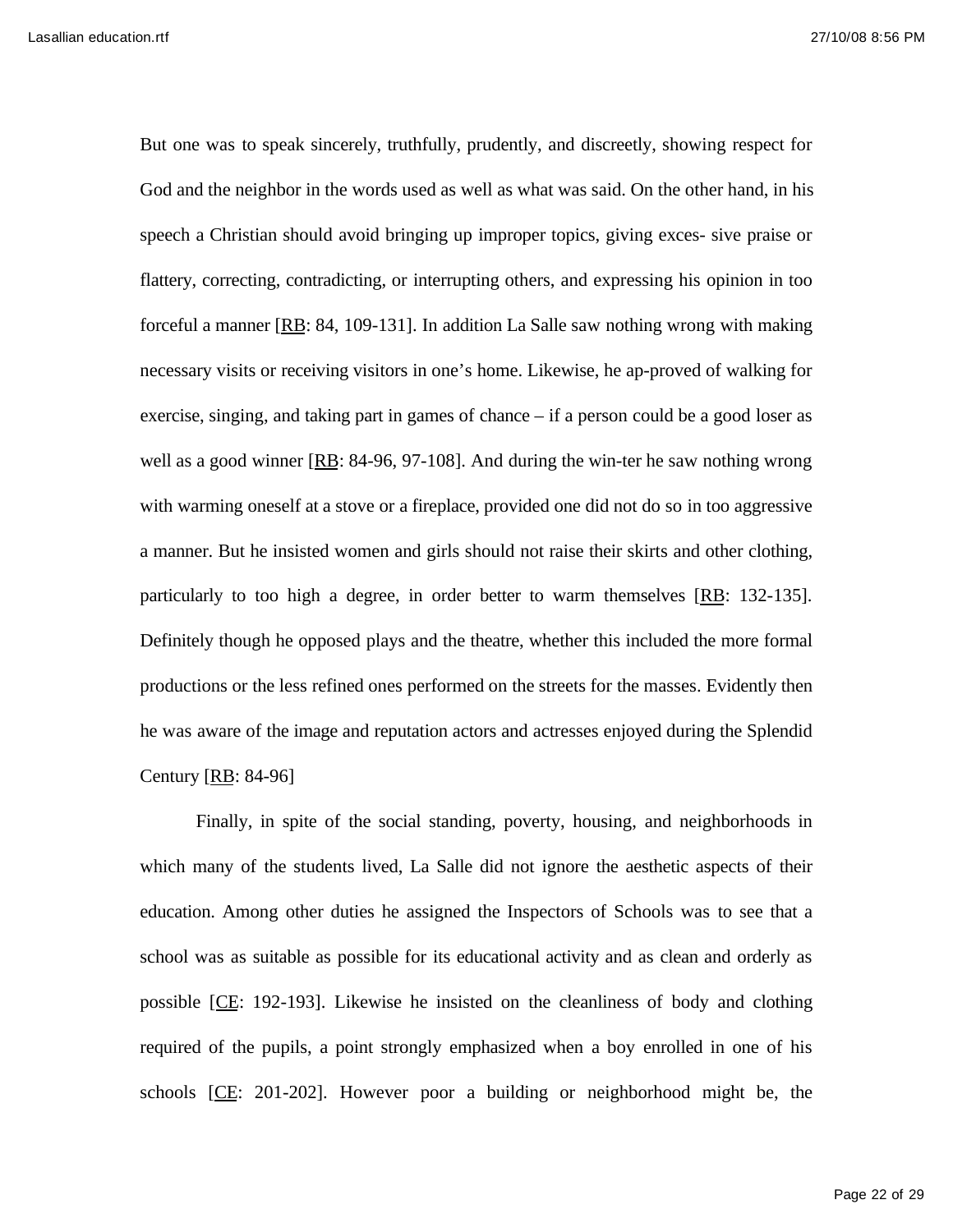cleanliness of its premises was to be maintained. Among other things this required adequate "conveniences" [lavatories] so that the boys could answer the "needs of nature" in a way that would not make the school a dirty and filthy place [CE: 179]. For their part the pupils were to contribute to the cleanliness of their classroom and school in yet other ways. During and after their breakfast and afternoon snack they were to take means to keep the room clean, and if necessary clean up a bit once they were finished eating. In addition, after morning Mass the student sweepers would return to the school to clean their respective classrooms. Their task was described in some detail while it was empha-sized this task was to be done every school day without fail [CE: 52, 176]. Lastly, what was said about the furnishing of a school stressed the fact that each classroom was to be neat, orderly, and conveniently organized as possible for the work to be done there [CE: 179-180, 192]. Overall the message seems to be that within limits you can ensure that your surroundings can be clean and as pleasant as possible. And the point is made that achieving this goal is within your power and is your responsibility.

All that La Salle says about developing the physical, social, intellectual, aesthetic, and moral aspects of the young people in his schools seems to imply this effort will not be in vain. In his last two *Retreat Meditations* he makes this point very emphatically. In time, he says, a Brother will see his former students among the members of the working class and the poor, the bulk of the nation's population, living good Christian lives. The men they have instructed will be known for their piety and justice, doing good and avoid-ing evil. At the same time they will be good husbands and fathers, caring for their wives and children as they should. More then this, he adds, when a Brother dies he will join and be joined in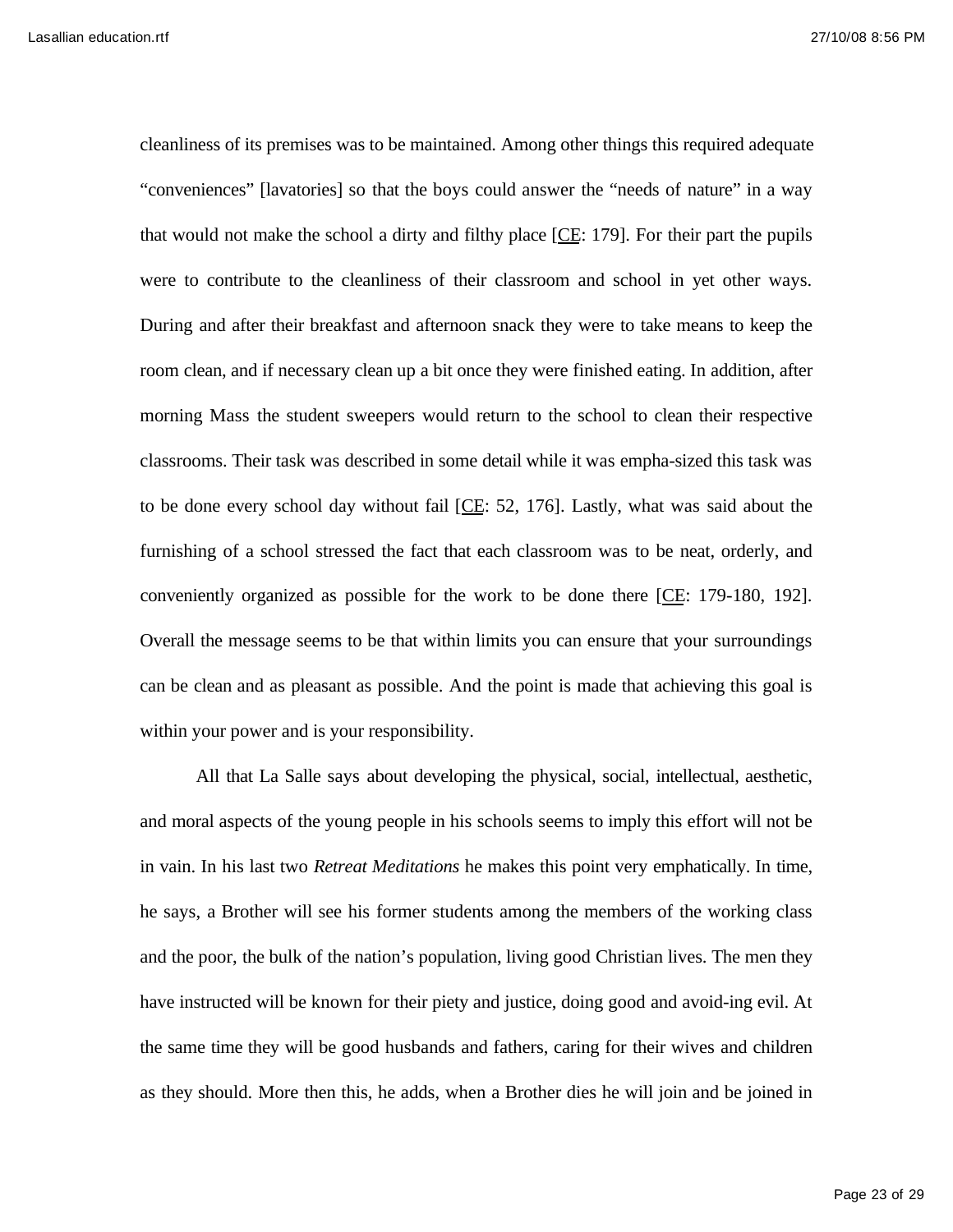heaven by those to whom he showed the way to salvation and helped to achieve their eternal reward. In connection with this he will see his former students praising his good works before God and asking that their former teacher be given the high reward he deserves for not just achieving his own salvation, but for helping so many of them to do the same  $[M: 207.2,3; 208.1,2,3]$ . In some ways this is a unique statement by the holy priest, something not found elsewhere in his writings.

Previous reading of these education ideas of La Salle as set down in the *Conduct*  and his *Meditations*, particularly the *Retreat Meditations*, recalled a definition of education I had encountered some years back and which seemed to cover the idea very well. It said:

Education is the deliberate and systematic influence exerted by the mature person upon the immature through instruction, discipline and the harmonious development of all the powers of the human being, physical, social, intellectual, aesthetic, and spiritual, according to their essential hierarchy, by and for their individual and social uses, and directed toward the union of the educand with his Creator as the final end [Redden and Ryan: 23].

In connection with this definition we might recall the introductory statements that set forth La Salle's educational objectives. These were to give a Christian education to children [RC: I,3], or as the current *Rule* says, to give them "a human and Christian education" [1.3]. This, he said, would contribute to the good of the Church but also to that of the state  $[M: 160.3]$  because of the human aspects of his educational program. He devised means to achieve both of these goals, found ways to overcome a number of human obstacles he faced, and left behind schools and a school system that continued to strive toward these goals. At the same time, though, those teaching these young people might have to face and overcome obstacles in themselves. For he insisted they held a key position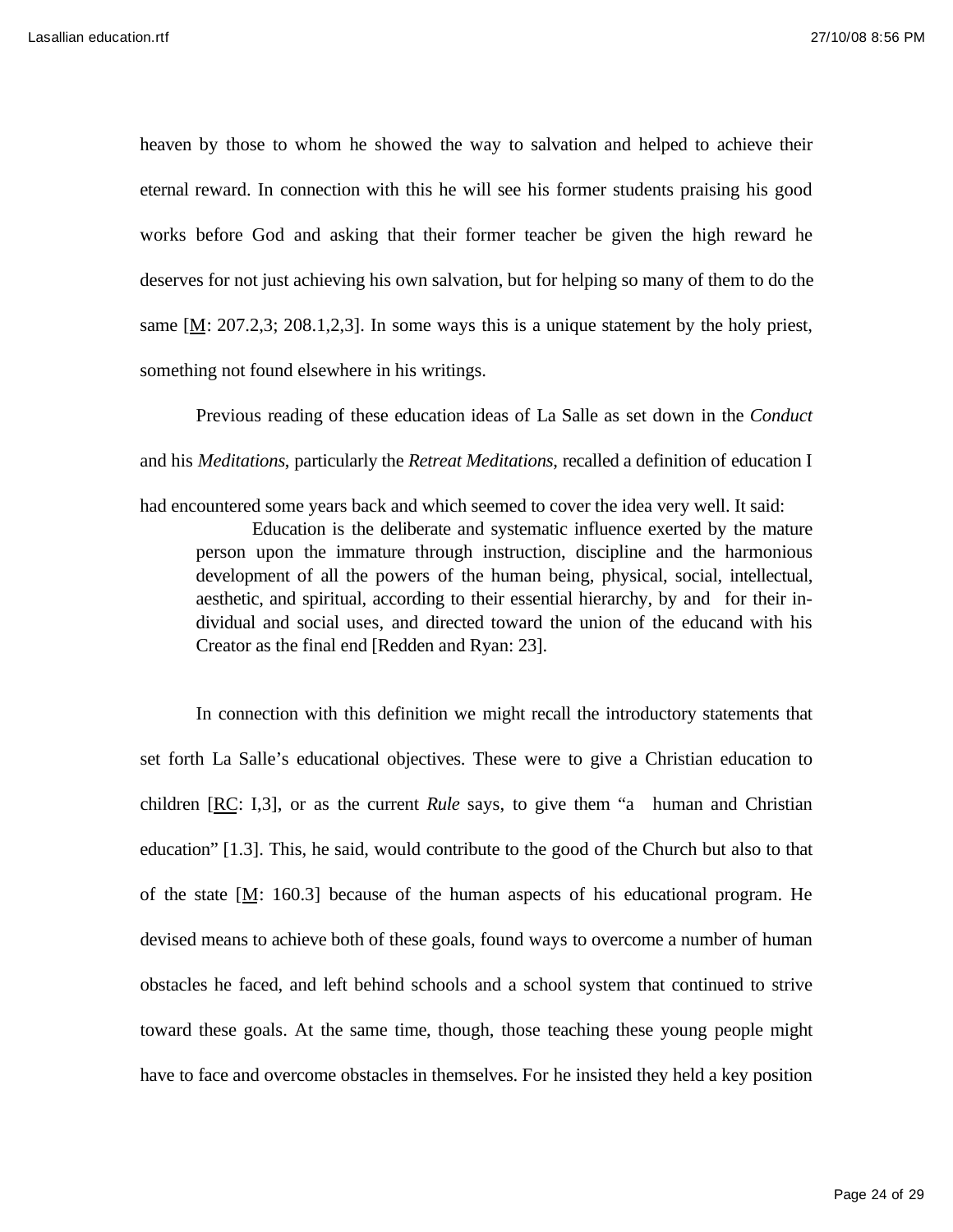Lasallian education.rtf 27/10/08 8:56 PM

in his education scheme that they could realize only if they became and made themselves the type of person required by this task.

Serious examination of themselves as instruments of God's work was to be joined with that of the young people whom they were to instruct. Aware of the human aspects and, at times, the failings of their students, they should find and use suitable means to deal with both. Having thus prepared themselves and their pupils for their educational activity, the teachers should offer them an education that is physical, social, intellectual, aesthetical, and religious. In this way they would provide a human education of the entire person. If difficulties were encountered while they were doing this, the teachers should keep in mind the good they can do for the young people in their care as also the heavenly and earthly rewards they can obtain through their faithfulness in their apostolate. For keeping these things in mind can help the teacher to persevere in his work in spite of any difficulties it might involve.

What has just been described, mainly from the Founder's *Conduct* and his *Meditations* as well as in his *Christian Civility,* sets forth many if not all the basics of a Lasallian education. It is one that has clear objectives given by a person who is prepared to work toward these goals. Also it is one based of a knowledge of those to whom it is directed, given by people who are prepared to do this type of work. Finally, it is one that seeks the full human and Christian development of the educand. At the same time an awareness of what he is striving to do will encourage the educator to persevere in this difficult and at times trying work.

Pondering what La Salle says regarding these matters can lead to several possible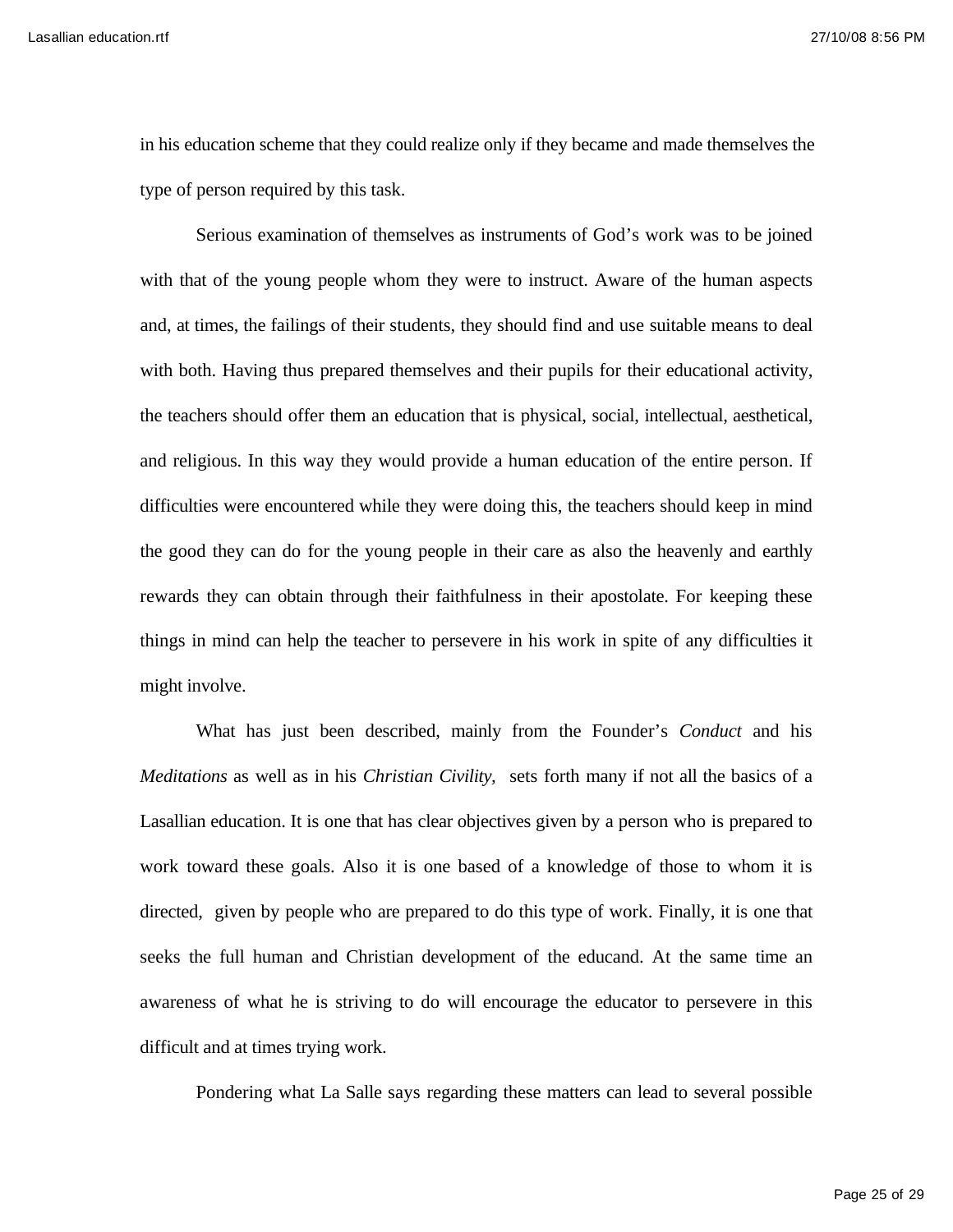reactions. As Edward Everett, FSC, says, what is prescribed here can be read as a "classical work in seventeenth century French school reform … or as an historical curiosity." At the same time, though, it can be seen as setting forth "pedagogical principles as true, beautiful, and good as they were in the seventeenth century…," and as an educational "beacon for all time." If he takes the latter view, a teacher would then try to apply its true, beautiful, and good principles to the time and situation in which he lives and works. By doing this he will be taking some important steps toward giving his pupils a Lasallian education that is as necessary and valuable today as it was during the years before and after 1700 when the Founder was developing his educational system.

## **Sources**

- Battersby, W. J., Ph.D. 1949. *De La Salle: A Pioneer of Modern Education.* London: Longmans, Green and Co.
- Blain, Jean-Baptiste. 2000. *The Life of John Baptist de La Salle, Founder of the Institute of the Brothers of the Christian Schools.* Trans. By Richard Arnandez, FSC, Ed. by Luke Salm, FSC. Landover, Maryland: Lasallian Publications.
- Brisebois, Raymond, FSC. 1982. *Invitation Initiation aux Cahiers lasalliens*, No. 9. Rome: Maison Saint Jean-Baptiste de La Salle.
- De La Salle, John Baptist. 1996. *The Conduct of the Christian Schools* [CE]. Trans. by F. de La Fontainerie and Richard Arnandez, FSC, Ed. by William Mann, FSC. Landover, Maryland: Lasallian Publications.
- \_\_\_\_\_. 2002. *The Duties of a Christian* [DA].Trans. by Richard Arnandez, FSC, Ed. by Alexis James Doval. Landover, Maryland: Lasallian Publications.
- \_\_\_\_\_. 1994. *Meditations* [M]. Trans. by Richard Arnandez, FSC and Augustine Loes, FSC, Ed. by Augustine Loes, FSC and Francis Huether, FSC. Landover, Mary land: Lasallian Publications.
- \_\_\_\_\_. 2002. *Religious Instructions and Exercises of Piety for the Christian Schools* [I]. Trans. by Richard Arnandez, FSC, Ed. by Eugene Lappin, FSC. Landover, Mary-